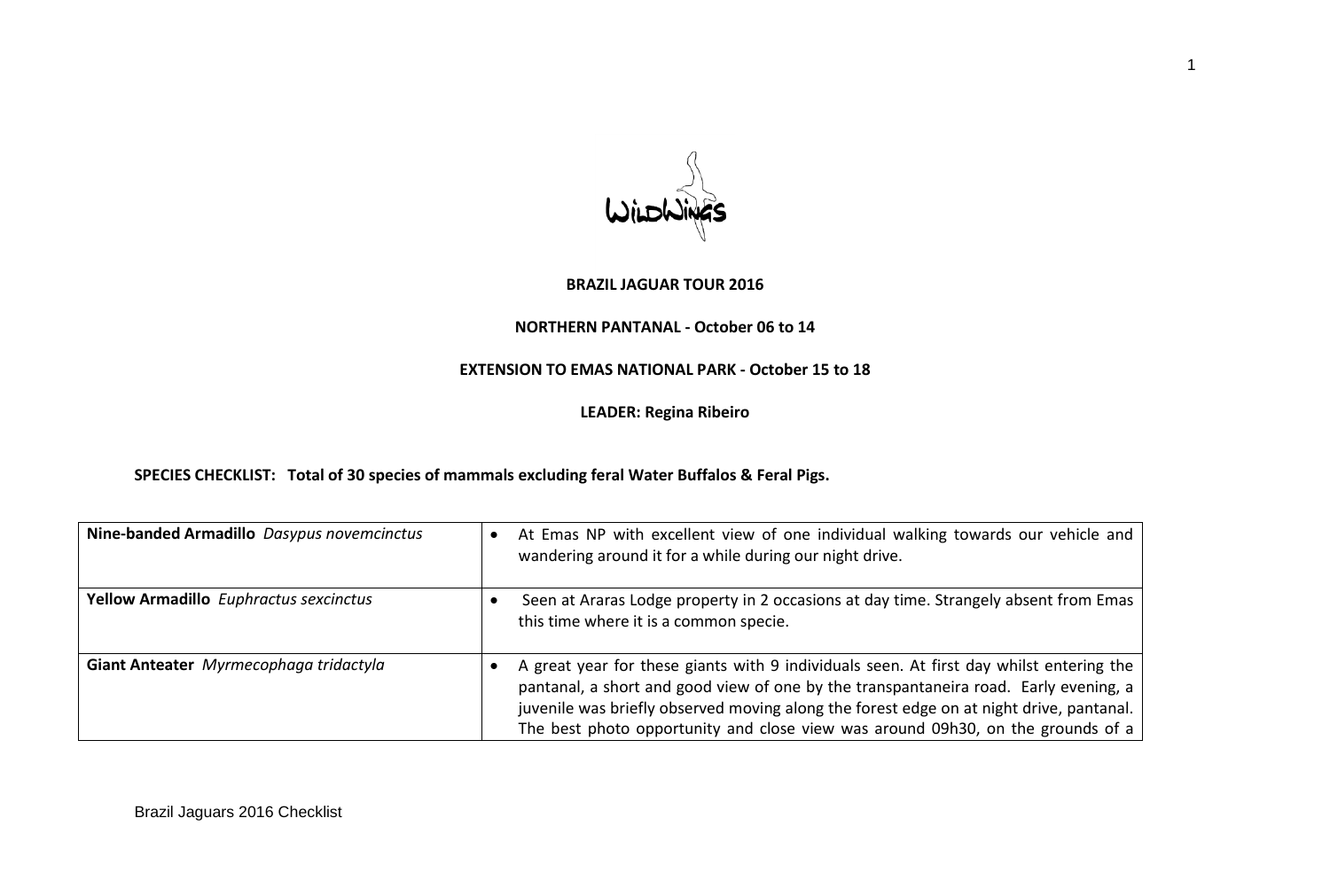|                                                   | ranch located by the highway on the way to Emas NP. We watched him for over 30min<br>feeding on termites and slowly coming in our direction to reach a nearby water<br>reservoir. A large and beautiful individual observed twice (morning and afternoon) on<br>the marsh area in the vicinities of Emas NP, Then, late afternoon the same nearby                                                                                                                                                                                                                                                                                                                                                                                                                                                                                                                                                                                                                                                                                                                                                       |
|---------------------------------------------------|---------------------------------------------------------------------------------------------------------------------------------------------------------------------------------------------------------------------------------------------------------------------------------------------------------------------------------------------------------------------------------------------------------------------------------------------------------------------------------------------------------------------------------------------------------------------------------------------------------------------------------------------------------------------------------------------------------------------------------------------------------------------------------------------------------------------------------------------------------------------------------------------------------------------------------------------------------------------------------------------------------------------------------------------------------------------------------------------------------|
|                                                   | marshes produced 5 more individuals feeding in close range to each other.                                                                                                                                                                                                                                                                                                                                                                                                                                                                                                                                                                                                                                                                                                                                                                                                                                                                                                                                                                                                                               |
| Forest (Brazilian) Rabbit Sylvilagus brasiliensis | A brief view of one in our first night drive and 5 more along the roads during our night<br>$\bullet$<br>safaris at JER and Araras Lodge, Pantanal.                                                                                                                                                                                                                                                                                                                                                                                                                                                                                                                                                                                                                                                                                                                                                                                                                                                                                                                                                     |
| Azara's Agouti Dasyprocta azarai                  | One crossing the transpantaneira, late afternoon at first day and more seen crossing<br>$\bullet$<br>the roads in several locations and days, pantanal.                                                                                                                                                                                                                                                                                                                                                                                                                                                                                                                                                                                                                                                                                                                                                                                                                                                                                                                                                 |
| Capybara Hydrochaeris hydrochaeris                | Seen daily in the pantanal along the roads, and rivers in good numbers.<br>$\bullet$                                                                                                                                                                                                                                                                                                                                                                                                                                                                                                                                                                                                                                                                                                                                                                                                                                                                                                                                                                                                                    |
| <b>Ocelot</b> Felis pardalis                      | In our first night safari near Jofre the truck driver and one client had a brief view of a<br>$\bullet$<br>cat which is more probable to have been an ocelot.                                                                                                                                                                                                                                                                                                                                                                                                                                                                                                                                                                                                                                                                                                                                                                                                                                                                                                                                           |
| Jaguar Panthera onca                              | Another great year for Jaguars with total of 6 individuals. At Day 1, five of them were<br>$\bullet$<br>found. Our first jaguar was seen at 08h00, a hidden female lying on top of the Três<br>Irmãos riverbank but not staying long. The second, around 10h00, sitting on the beach<br>with its back to the boats seemed to be stalking caimans and giving us good views<br>when started to walk along the beach. The third, around 15h15 a male cub of about 8<br>months, found in the afternoon walking along the bank and suddenly climbing a tree<br>staying there for over an one hour. When finally came down, we watched him trying to<br>hunt capybaras that were hidden in tall grass. In the last 4 months this cub was<br>frequently observed with his sister and mother around the same area. The fourth was<br>a massive old male on the Cuiaba River while on our way back to the lodge. The fifty, a<br>superb male cat found swimming and allowing us a beautiful view whilst rushing out of<br>the water looking in our direction before disappearing into tall grass. Next day, late |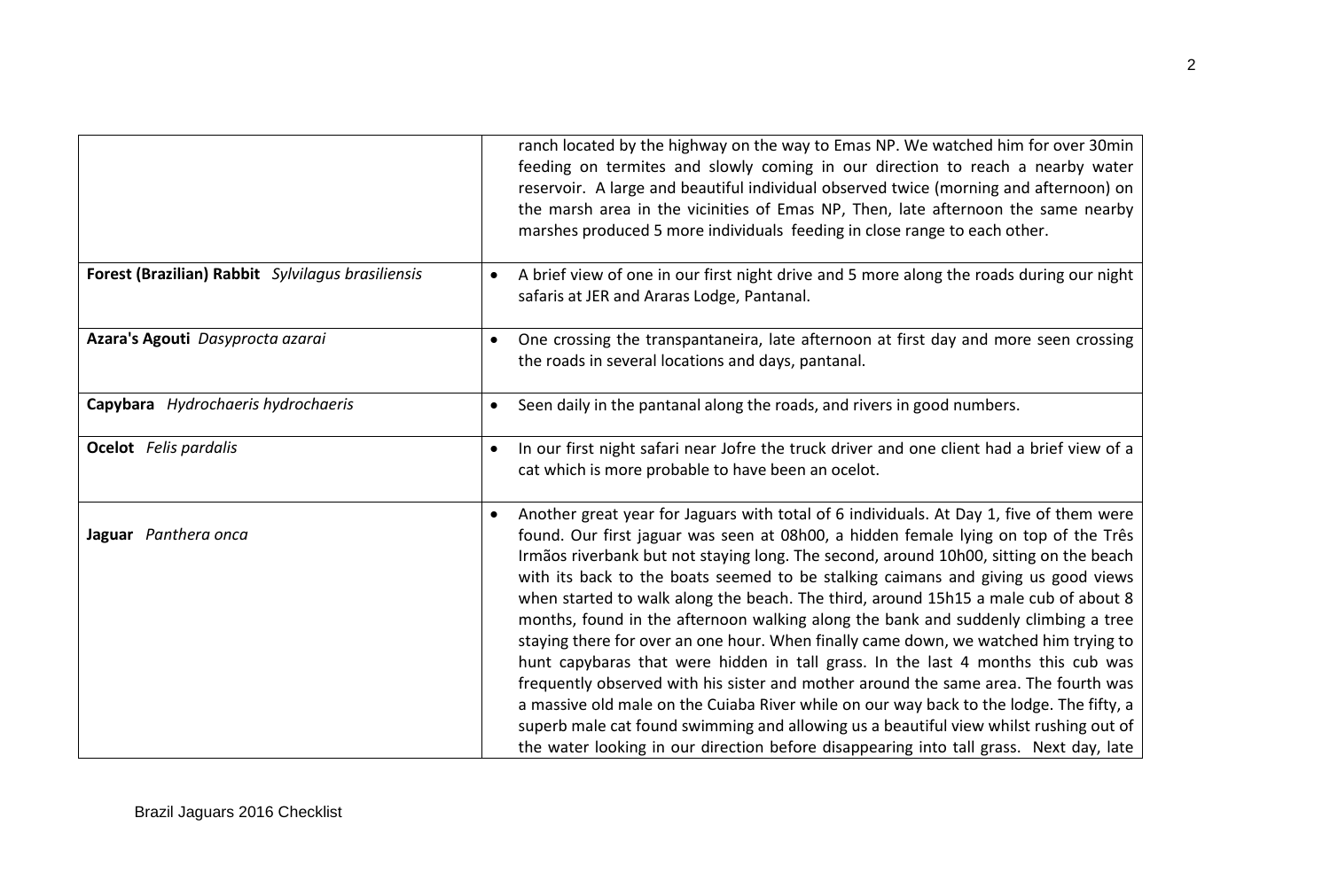|                                                          | morning, a female was observed for a long time lounging along the Três Irmãos<br>riverbank. Then when started to move we watched her marking its territory, spraying<br>urine and defecating.                                                                                                                                                                                                                                                                                                                                                                                                         |
|----------------------------------------------------------|-------------------------------------------------------------------------------------------------------------------------------------------------------------------------------------------------------------------------------------------------------------------------------------------------------------------------------------------------------------------------------------------------------------------------------------------------------------------------------------------------------------------------------------------------------------------------------------------------------|
| Crab-eating Fox Cerdocyon thous                          | During our trip to Pantanal and Emas NP about 25 individuals were observed.<br>$\bullet$                                                                                                                                                                                                                                                                                                                                                                                                                                                                                                              |
| <b>Greater Grison</b> Galictis vittata                   | Observed for the first time in our trips and a rare animal to see. It ran across the road<br>$\bullet$<br>inside shrubs and coming out again kept running through the open field into the<br>woods. This mustelid has a wide range but there is no current accurate information of<br>its distribution but it seems to occur more in the Amazon Basin. Similar in appearance<br>with Lesser Grison but much larger size even observed in distance of 30m away.<br>Although this species was mentioned on the 2012 report to for Emas NP, the species<br>that occurs there is Lesser Grison (G. cuja). |
| Lesser Grison Galictis cuja                              | One spotted dashing across the road, from the woods into the crop fields, at Emas NP<br>$\bullet$<br>surroundings. Unfortunately only seen by Regina. This is the species described to occur<br>at Emas NP area.                                                                                                                                                                                                                                                                                                                                                                                      |
| <b>Striped Hog-nosed Skunk</b><br>Conepatus semistriatus | Five of them seen in total at Emas NP. Two were seen in our first night safari together<br>$\bullet$<br>with a pair of crab-eating foxes. One of them was spraying so we think it had been<br>chased by the foxes. One observed early morning by the trail near the lodge and<br>another during our night drive on the park's edges. And at last night one along the<br>main road.                                                                                                                                                                                                                    |
| Neotropical River Otter Lutra longicaudis                | Two observed during this trip. One seen hunting in our first boat excursion at the<br>$\bullet$<br>Pixaim River. Another at Sentinela by the river, just before leaving the place at dusk.                                                                                                                                                                                                                                                                                                                                                                                                            |
| Giant Otter Pteronura brasiliensis                       | Great views of several family groups with 6-8 individuals including 2 youngsters, Pixaim<br>$\bullet$                                                                                                                                                                                                                                                                                                                                                                                                                                                                                                 |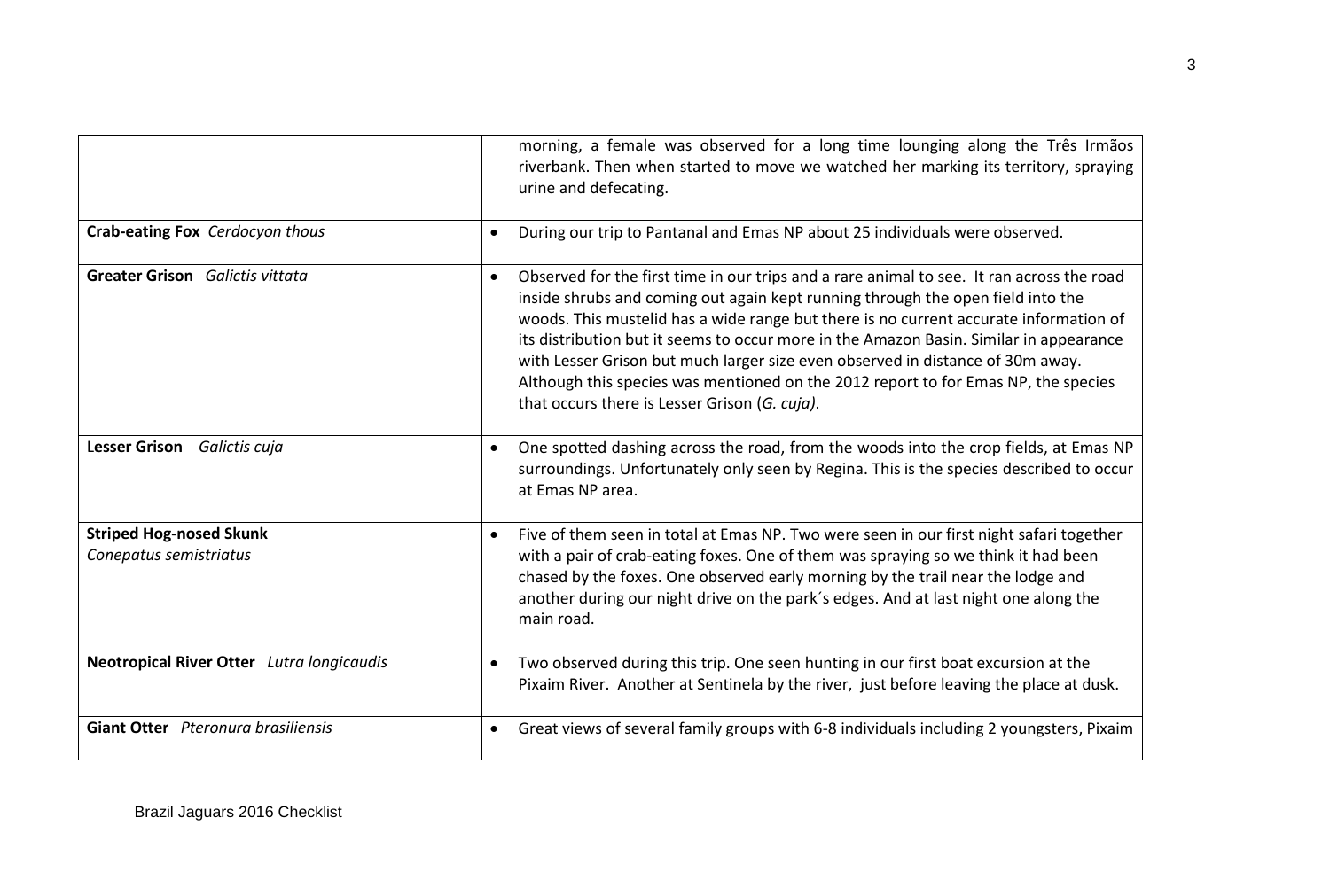|                                                  | River. More groups seen hunting, feeding and playing along the rivers at Jofre area.                                                                                                                                                                                                                          |
|--------------------------------------------------|---------------------------------------------------------------------------------------------------------------------------------------------------------------------------------------------------------------------------------------------------------------------------------------------------------------|
| South American Coati Nasua nasua                 | A group was seen in our Day 1 feeding in the fields by the transpantaneira. Then more<br>$\bullet$<br>groups and solitary males in the transpantaneira and around Araras lodge.                                                                                                                               |
| Crab-eating Raccoon Procyon cancrivorous         | Two individuals observed north of the transpantaneira during our night spotting in<br>$\bullet$<br>different days and locations. Another one by the gate of Araras lodge feeding on palm<br>fruits during a night walk.                                                                                       |
| Lesser Fishing Bat Noctilio albiventris          | A small roost was found on a hollow fig tree at Araras lodge and also catching insects<br>$\bullet$<br>around the post lights.                                                                                                                                                                                |
| <b>Greater Fishing Bat</b> Noctilio leporinus    | Great numbers observed on the river Cuiaba hawking over the water by dusk.<br>$\bullet$                                                                                                                                                                                                                       |
| Proboscis Bat Rhynchonycteris naso               | One roosting in a tree trunk by the river and another at the boardwalk of Araras.<br>٠                                                                                                                                                                                                                        |
| Seba's Short-tailed Bat Carollia perspicillata   | Just one found and more heard in their roost at the abandon building of the research<br>$\bullet$<br>station on Santa Isabel road, pantanal.                                                                                                                                                                  |
| <b>Leaf-nosed Bat</b><br>Platyrrhinus sp.        | The ones previously identified as Tent-making bats (Uroderma bilobatum) are in fact a<br>$\bullet$<br>species on genus Platyrrhinus, Family Phyllostomidae generally known as Leaf-nosed<br>Bats. A colony of about 8 of these beautiful bats, were seen in their day roost at Hotel<br>Mato Grosso verandah. |
| <b>Black-tailed Marmoset</b> Mico melanura       | A group of 3 or 4 of this elusive small monkeys, nicely observed along the trail at<br>$\bullet$<br>Araras lodge. More heard during the canoe ride at Sentinela, latte afternoon.                                                                                                                             |
| <b>Black-striped Capuchin</b> Sapajus ibidinosus | We enjoyed looking a troop composed by adults and juveniles by the Hotel Mato                                                                                                                                                                                                                                 |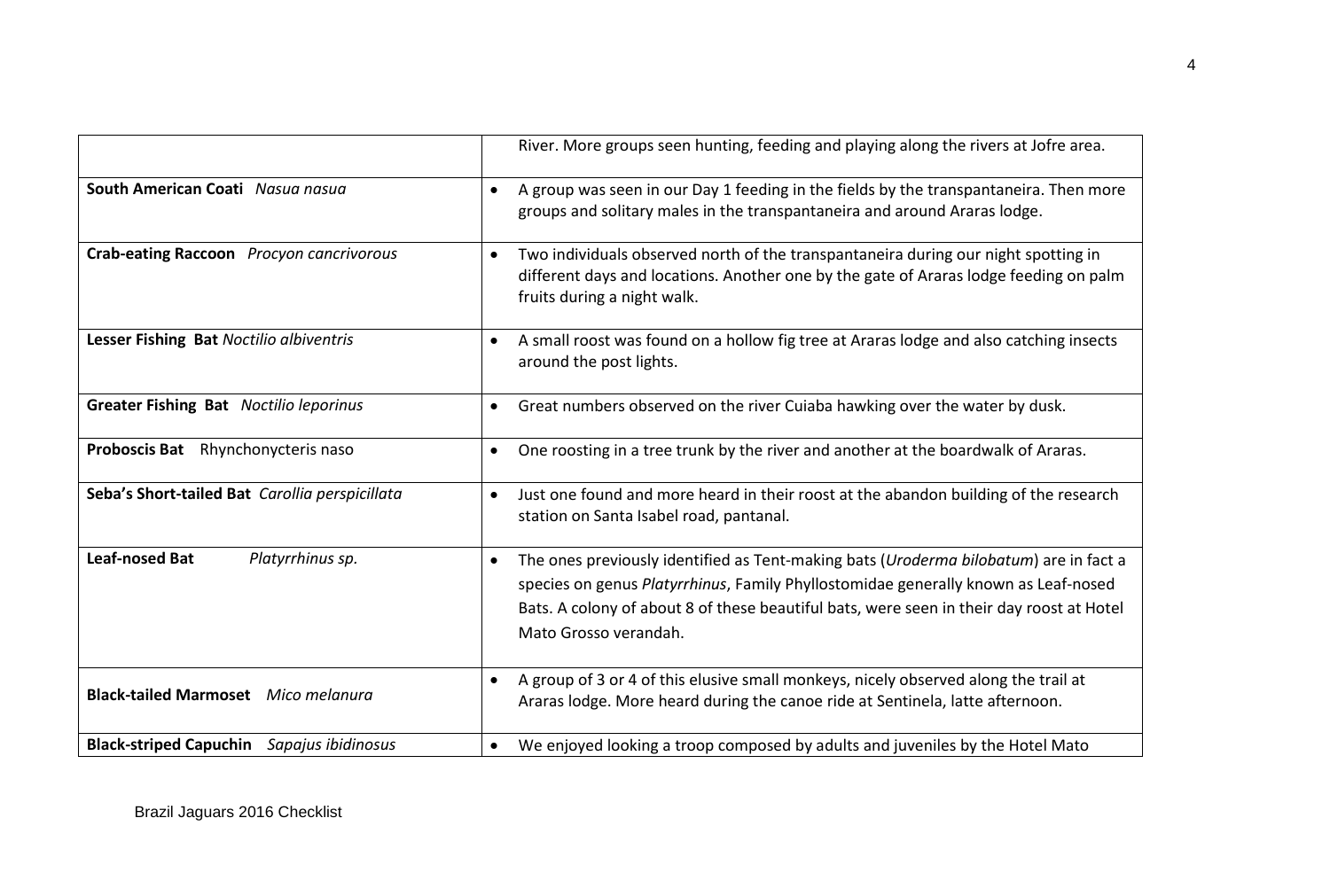|                                                        | Grosso from our boat, then in the bird feeder and vegetable garden. Same ones seen<br>again in by the feeder at the hotel during our stop in a different occasion.                                                                                                                                                                         |
|--------------------------------------------------------|--------------------------------------------------------------------------------------------------------------------------------------------------------------------------------------------------------------------------------------------------------------------------------------------------------------------------------------------|
| <b>Black-and-Gold Howler Monkey</b><br>Alouatta caraya | At least 3 families with youngsters well seen at Negrinho River during our afternoon<br>$\bullet$<br>boat ride. Early morning a group was observed from the Jaguar Ecological Reserve<br>tower. More heard near Araras Lodge.                                                                                                              |
| White-lipped Peccary Tayassu peccary                   | A group of about 12 see along the transpanteira on the way to Jofre.<br>$\bullet$<br>Daily observed around the lodge, Pousada do Gloria, at Emas NP and same group of<br>$\bullet$<br>more than 50 individuals frequently crossing from the forest to the crop fields. It was<br>the most numerous of the mammals found at Emas this year. |
| Pampas Deer Ozotoceros bezoarticus                     | Daily observed at Emas NP, in small groups inside and outside of Emas NP.<br>$\bullet$                                                                                                                                                                                                                                                     |
| Red Brocket Deer Mazama Americana                      | Observed along the transpantaneira near Pixaim River and at least 8 during our safaris<br>$\bullet$<br>at Araras.                                                                                                                                                                                                                          |
| Gray Brocket Mazama gouazoubira                        | A juvenile spotted along the transpantaneira and about 7 individuals observed near<br>$\bullet$<br>Araras Lodge during our stay.                                                                                                                                                                                                           |
| Marsh Deer Blastocerus dichotomous                     | Regularly observed along the transpantaneira and more at Emas NP with a total count<br>of about 20 individuals.                                                                                                                                                                                                                            |
| <b>Brazilian Tapir</b> Tapirus terrestris              | Four individuals seen during this trip. Excelent view at Jofre area on our night drive, a<br>$\bullet$<br>tapir spur by the river at Sentinela, Araras Lodge. Then at Emas seen well one<br>individual twice and another young inside Emas National Park.                                                                                  |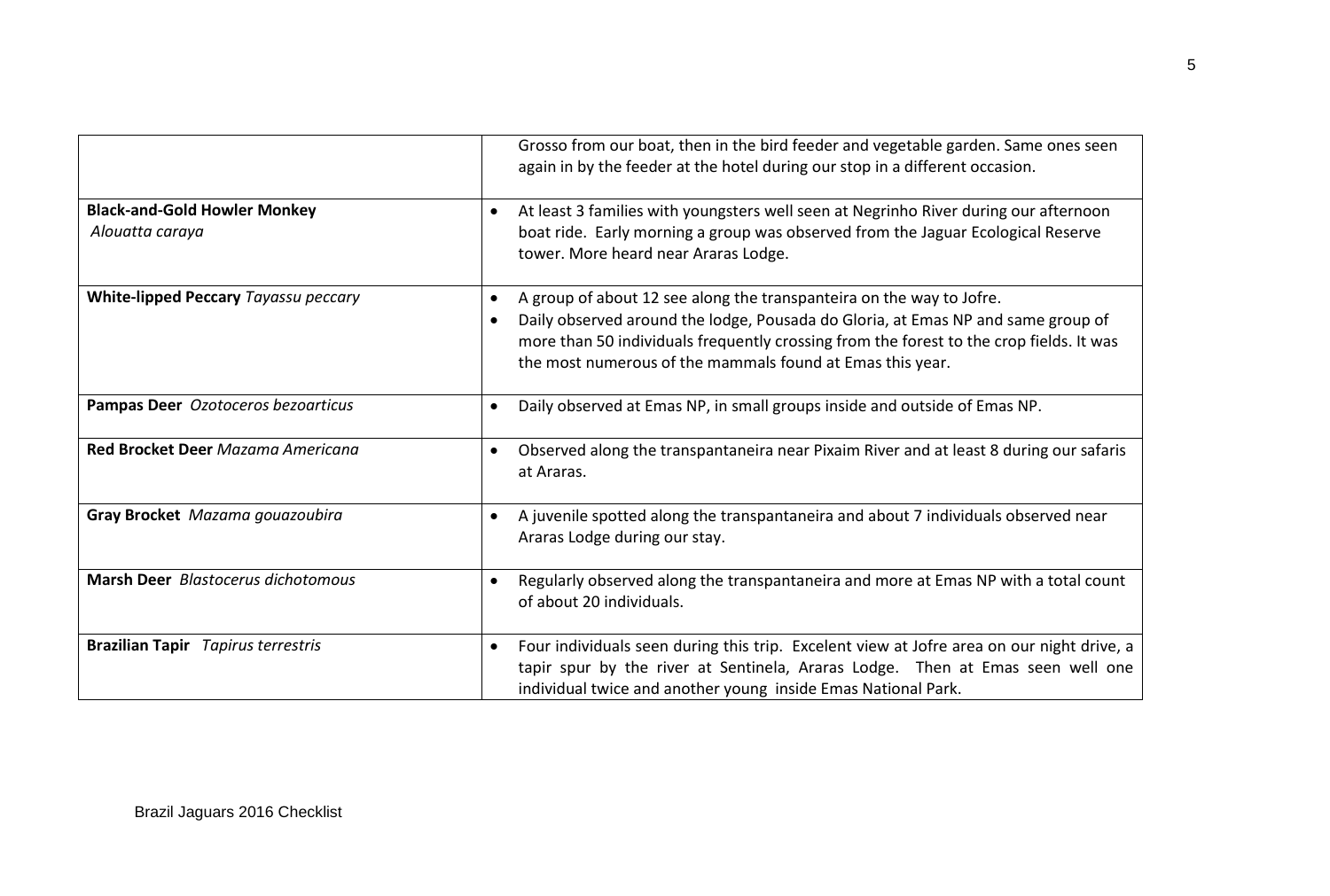### **Ferals**

| <b>Water Buffalo</b><br>Bubalus bubalis | Seen around the Araras lodge and transpantaneira. |
|-----------------------------------------|---------------------------------------------------|
| <b>Feral Pig</b><br>Sus scrota          | Seen along Araras roads.                          |

# *Miscellaneous Reptiles And Amphibians*

| Red-footed Tortoise Geochelone carbonaria        | One seen from our truck on the forest edge at Araras road, Passo da Ema. Five more<br>$\bullet$<br>observed along the road to Rio Clarinho Lodge, during our afternoon drive.   |
|--------------------------------------------------|---------------------------------------------------------------------------------------------------------------------------------------------------------------------------------|
| Paraguayan Caiman Caiman yacare                  | In huge numbers along the transpantaneira and rivers.<br>$\bullet$                                                                                                              |
| Common Iguana Iguana iguana                      | Observed on the Transpantaneira Bridge and in trees by the Pixaim and Três Irmãos<br>$\bullet$<br>rivers.                                                                       |
| Amazon Racerunner Ameiva ameiva                  | Common and attractive, this lizard was seen at Araras Lodge garden, along the<br>$\bullet$<br>transpantaneira and at Emas NP.                                                   |
| Four-lined Tegu Lizard Tupinambis quadrilineatus | Observed a few times along the transpantaneira road.<br>$\bullet$                                                                                                               |
| Black-and-White Tegu Lizard Salvator merianae    | Seen it wandering at Jaguar Ecological Reserve, at Araras lodge by the pond just<br>$\bullet$<br>outside of our accommodations and in Emas National Park in our lodge's ground. |
| <b>Spiny Lava Lizard Tropidurus spinolosus</b>   | One seen in a tree trunk at Passo da Ema road, Araras Lodge.<br>$\bullet$                                                                                                       |
| <b>Common House Gecko</b> Hemidactylus frenatus  | Seen in the hotels rooms at JER and Araras.<br>$\bullet$                                                                                                                        |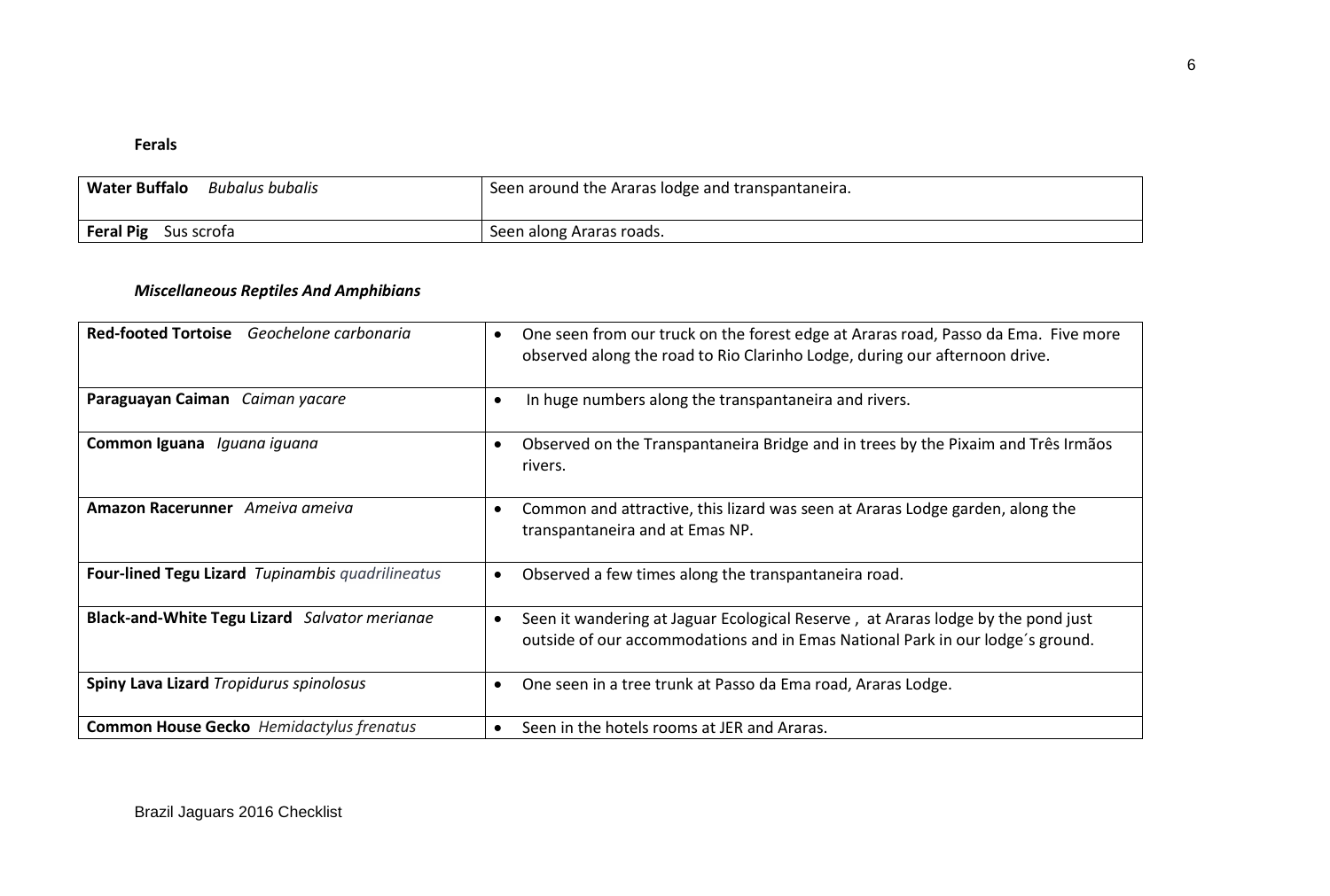| Yellow-tailed Cribo Drymarchon corais              | This beautiful grayish and yellow Snake, was spotted swimming across the water and<br>$\bullet$<br>quick disappearing as soon as it reached the bushes by the river.                                                                             |
|----------------------------------------------------|--------------------------------------------------------------------------------------------------------------------------------------------------------------------------------------------------------------------------------------------------|
| <b>Parrot Snake</b><br>Leptophis ahaetulla         | A mating pair seen in the bushes at the garden just by the open-air restaurant of<br>٠<br>Araras lodge.                                                                                                                                          |
| Black False Boa Pseudoboa nigra                    | Mussurana is the portuguese name for this black snake found in our night drive at<br>$\bullet$<br>Jofre area. It was an incredible scene watching the snake eating a lizard that was<br>identified as Spix's Whiptail (Cnemidophoros ocellifer). |
| Amazon False Coral Snake Oxyrhopus rhombifer       | Seen along the road on our first night safari at Emas NP.<br>$\bullet$                                                                                                                                                                           |
| False Coral Snake Oxyrhopus guibei                 | Seen along the road during our second night safari at Emas.<br>$\bullet$                                                                                                                                                                         |
| <b>Neotropical Rattle Snake Crotalus durissus</b>  | Nicely observed while crossing the main dirt road in our third night safari at Emas NP.<br>$\bullet$                                                                                                                                             |
| Rococo Toad Rhinella schneideri                    | Regularly seen outside of our rooms at Jofre, JER and Araras lodge.<br>$\bullet$                                                                                                                                                                 |
| <b>Granular Toad</b><br>Rhinella granulosa         | Smaller than the Rococo toad, seen at Jofre and Araras feeding on insects by our<br>$\bullet$<br>rooms.                                                                                                                                          |
| <b>Chaco Pond Frog</b><br>Leptodactylus chaquensis | Seen on our night safaris in several occasions.<br>$\bullet$                                                                                                                                                                                     |
| Chaco Treefrog Hypsiboas raniceps                  | This camouflaged frog and its intriguing call was frequently heard by the ponds along<br>$\bullet$<br>the roads but only seen twice.                                                                                                             |
| <b>Milk Tree Frog Trachycephalus venulosus</b>     | Seen around Jaguar Ecological Reserve by our rooms.<br>$\bullet$                                                                                                                                                                                 |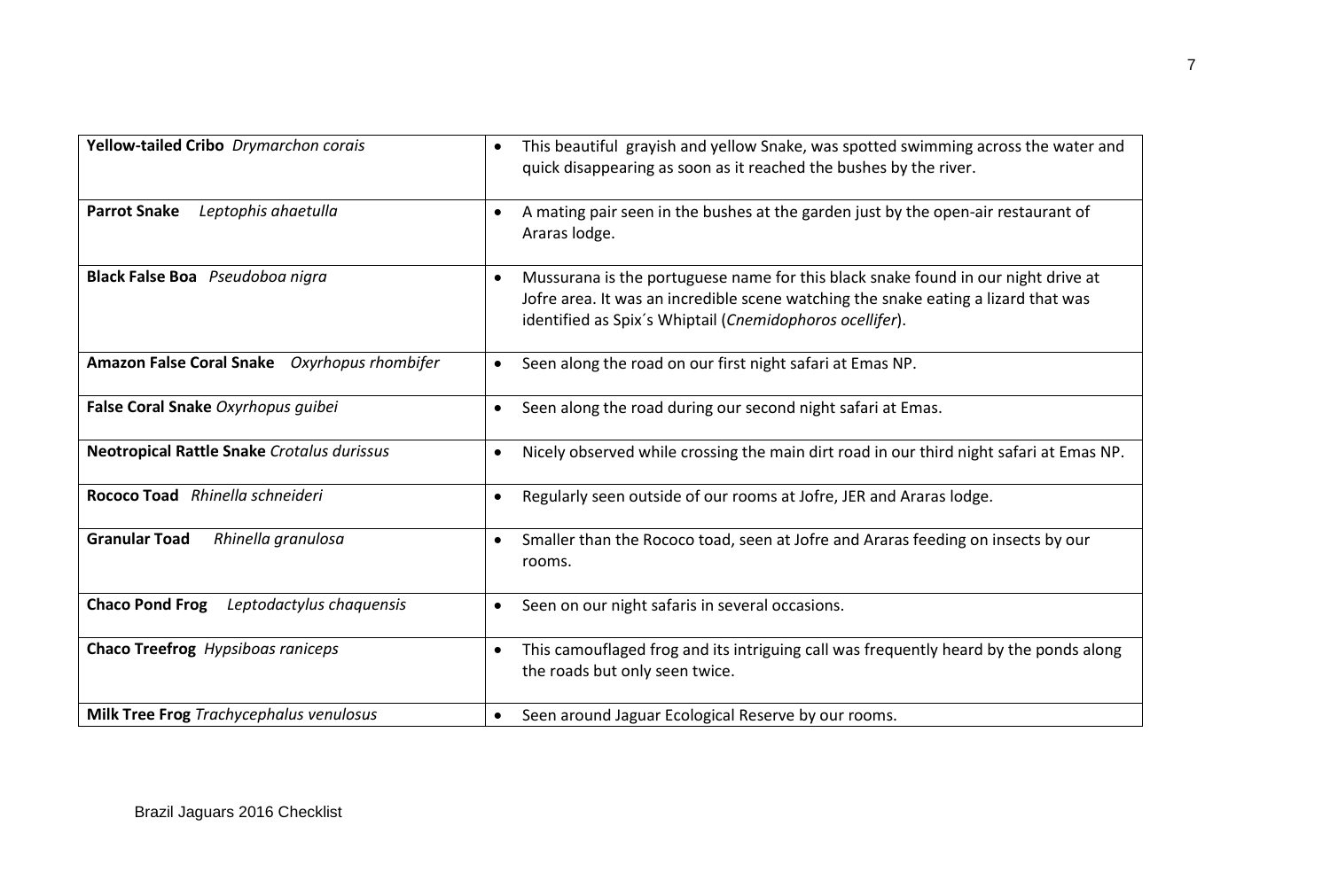# **BIRDS**

Nomenclature mostly follows Souza (2006) *All the Birds of Brazil.* 201 Species seen in the Pantanal and Emas National Park.

| <b>Species</b>                                 | 06 | 07 | 08 | 09 | 10 | 11 | 12 | 13 | 14 | 15 | 16 | 17 | 18 |
|------------------------------------------------|----|----|----|----|----|----|----|----|----|----|----|----|----|
| Greater Rhea Rhea Americana                    | X  | X  |    |    |    | x  | Χ  | x  |    | x  | X  | x  | x  |
| Brown Tinamou Crypturellus obsoletes           |    |    |    |    |    |    |    |    |    |    |    |    |    |
| Undulated Tinamou Crypturellus undulatus       |    |    | н  |    | x  | н  | Н  | x  |    |    | н  | н  |    |
| Variegated Tinamou Crypturellus variegatus     |    |    |    |    |    |    |    |    |    |    |    |    |    |
| Tataupa Tinamou Crypturellus tataupa           |    |    |    |    |    |    |    |    |    |    |    |    |    |
| Small-billed Tinamou Crypturellus parvirostris |    |    |    |    |    |    |    |    |    |    |    |    |    |
| Red-winged Tinamou Rhynchotus rufescens        |    |    |    |    |    |    |    |    |    | Χ  | Χ  | X  |    |
| Lesser Nothura Nothura minor                   |    |    |    |    |    |    |    |    |    |    |    |    |    |
| Spotted Nothura Nothura maculosa               |    |    |    |    |    |    |    |    |    |    |    |    |    |
| Dwarf Nothura Taoniscus nanus                  |    |    |    |    |    |    |    |    |    |    |    |    |    |
| Least Grebe Tachybaptus dominicus              | Χ  |    |    |    |    |    |    |    |    |    |    |    |    |
| Pied-billed Grebe Podilymbus podiceps          |    |    |    |    |    |    |    |    |    |    |    |    |    |
| Neotropic Cormorant Phalacrocorax brasilianus  | X  | X  | x  | Χ  | X  | Χ  | Χ  | Χ  | Χ  |    |    |    |    |
| Anhinga Anhinga anhinga                        | X  | X  | X  | Χ  | x  | x  |    |    | X  |    |    |    |    |
| White-necked Heron Ardea cocoi                 | X  | X  | Χ  | Χ  | х  | Χ  | X  | Χ  | X  |    |    |    |    |
| Great Egret Casmerodius alba                   | X  | X  | X  | Χ  | Χ  | X  | X  | Χ  | X  |    | X  |    |    |
| Snowy Egret Egretta thula                      | x  | X  | X. | Χ  | x  |    | X  | Χ  |    |    |    |    |    |
| Little Blue Heron Egretta caerulea             | X  | Χ  |    |    | Χ  | Χ  |    |    |    |    |    |    |    |
| Striated Heron Butorides striatus              | x  | x  | x  | X  | х  | x  | x  | Χ  | Χ  |    |    |    |    |
| Chestnut-bellied (Agami) Heron Agamia agami    |    |    |    |    |    |    |    |    |    |    |    |    |    |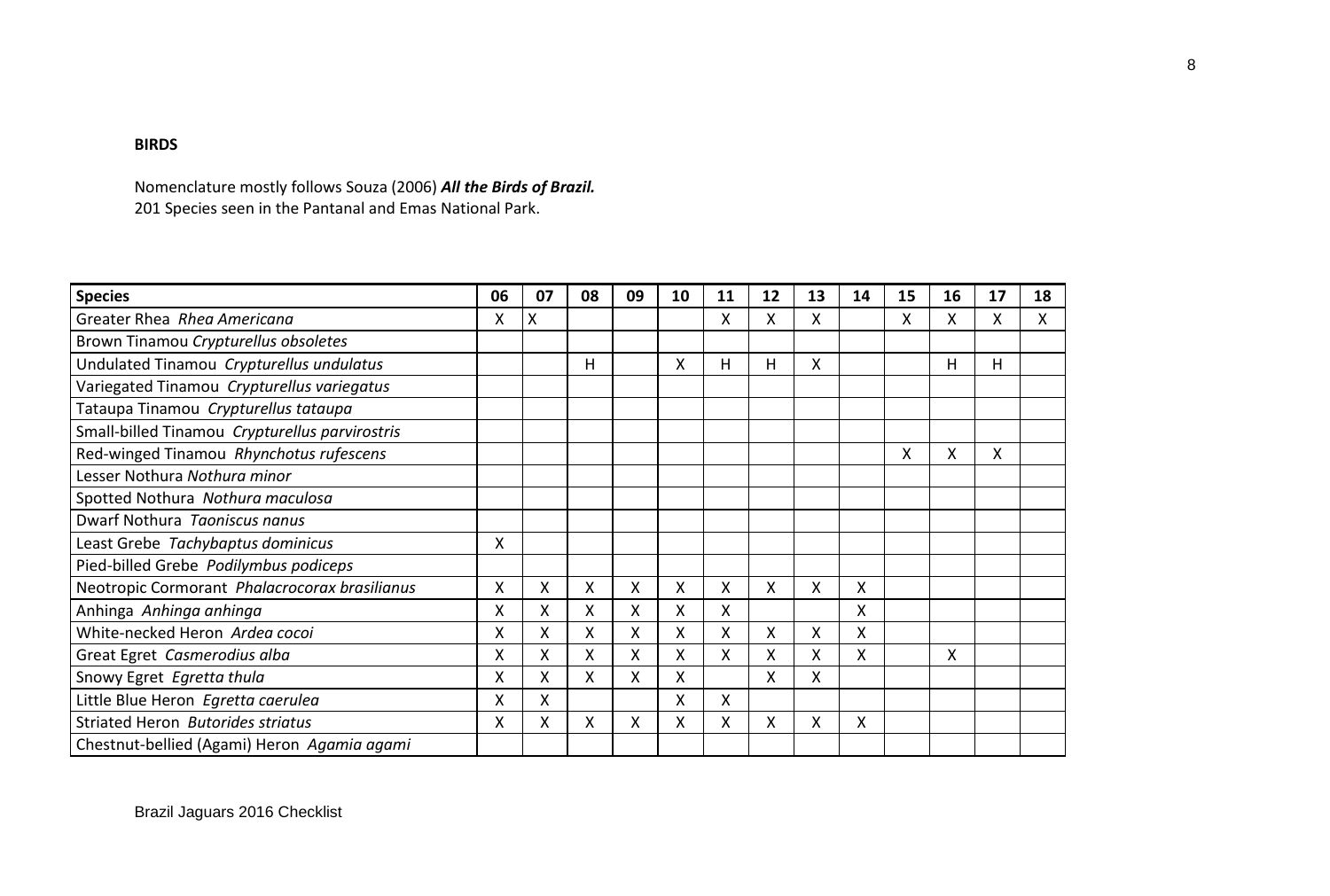| <b>Species</b>                                     | 06 | 07 | 08 | 09      | 10 | 11 | 12 | 13 | 14 | 15 | 16 | 17 | 18 |
|----------------------------------------------------|----|----|----|---------|----|----|----|----|----|----|----|----|----|
| Cattle Egret Bubulcus ibis                         | Χ  | X  |    | X       | x  | X  | X  |    | X  | X  |    | X  |    |
| Whistling Heron Syrigma sibilatrix                 |    |    |    |         |    | X  | X  | X  |    | x  | X  | X  |    |
| Capped Heron Pilherodius pileatus                  | Χ  | X  | x  | X       | x  |    |    |    |    |    |    |    |    |
| Black-crowned Night-Heron Nycticorax nycticorax    | Χ  |    | X. |         |    |    |    |    |    |    |    |    |    |
| Rufescent Tiger-Heron Tigrisoma lineatum           | Χ  | X  | X. | X       | x  | Χ  | X  | Χ  | x  |    |    |    |    |
| Boat-billed Heron Cochlearius cochlearius          | X  | Χ  |    |         |    | Χ  | Χ  | Χ  |    |    |    |    |    |
| Wood Stork Mycteria americana                      | Χ  | Χ  | Χ  |         | X  | Χ  | Χ  | Χ  | Χ  |    |    |    |    |
| Maguari Stork Ciconia maguari                      |    |    |    |         |    |    |    |    |    |    |    | x  |    |
| Jabiru Jabiru mycteria                             | X  | X  | X  | X       | x  | Χ  | X  | x  | X  |    |    |    |    |
| Plumbeous Ibis Theristicus caerulescens            |    | X  |    | X       | X  | X  | X  | Χ  | Χ  |    |    |    |    |
| Green Ibis Mesembrinibis cayennensis               |    |    |    | X       |    | Χ  | X  | Χ  | Χ  | X  |    | X  |    |
| Buff-necked Ibis Theristicus caudatus              |    | X  | X  | X       | Χ  | X  | X  | Χ  | X  | X  | Χ  | X  |    |
| Bare-faced Ibis Phimosus infuscatus                | Χ  | X  |    | X       | x  | x  | Χ  | X  |    |    |    |    |    |
| Roseate Spoonbill Ajaia ajaja                      | Χ  | Χ  | X  |         |    |    |    | Χ  |    |    |    |    |    |
| Southern Screamer Chauna torquata                  | Χ  | Χ  | X  | Χ       | Χ  | Χ  | X  |    |    |    |    |    |    |
| Fulvous Tree-Duck Dendrocygna bicolor              |    |    |    |         |    |    |    |    |    |    |    |    |    |
| White-faced Tree-Duck Dendrocygna viduata          | X  |    |    |         |    |    |    |    | X  | X  |    |    |    |
| Black-bellied Tree-Duck Dendrocygna autumnalis     |    | X  |    |         | X  | Χ  |    |    |    |    |    |    |    |
| Brazilian Teal Amazonetta brasiliensis             |    |    |    |         |    |    |    |    |    |    |    |    |    |
| Comb Duck Sarkidiornis melanotos                   |    |    |    |         |    |    |    |    |    |    |    |    |    |
| Muscovy Duck Cairina moschata                      | X  | X  | X  | X       | X  | X  | X  | X  | X  |    |    |    |    |
| Brazilian Merganser Mergus octosetaceus            |    |    |    |         |    |    |    |    |    |    |    |    |    |
| King Vulture Sarcoramphus papa                     |    |    |    |         |    |    |    |    |    |    |    |    |    |
| Black Vulture Coragyps atratus                     | X  | X  | X  | $\sf X$ | X  | X  | X  | Χ  |    | X  | X  | X  |    |
| Turkey Vulture Cathartes aura                      |    | x  | x  |         |    | Χ  | x  | X. |    |    | X  | X  |    |
| Lesser Yellow-headed Vulture Cathartes burrovianus |    |    | Χ  |         | Χ  | Χ  |    |    |    |    |    |    |    |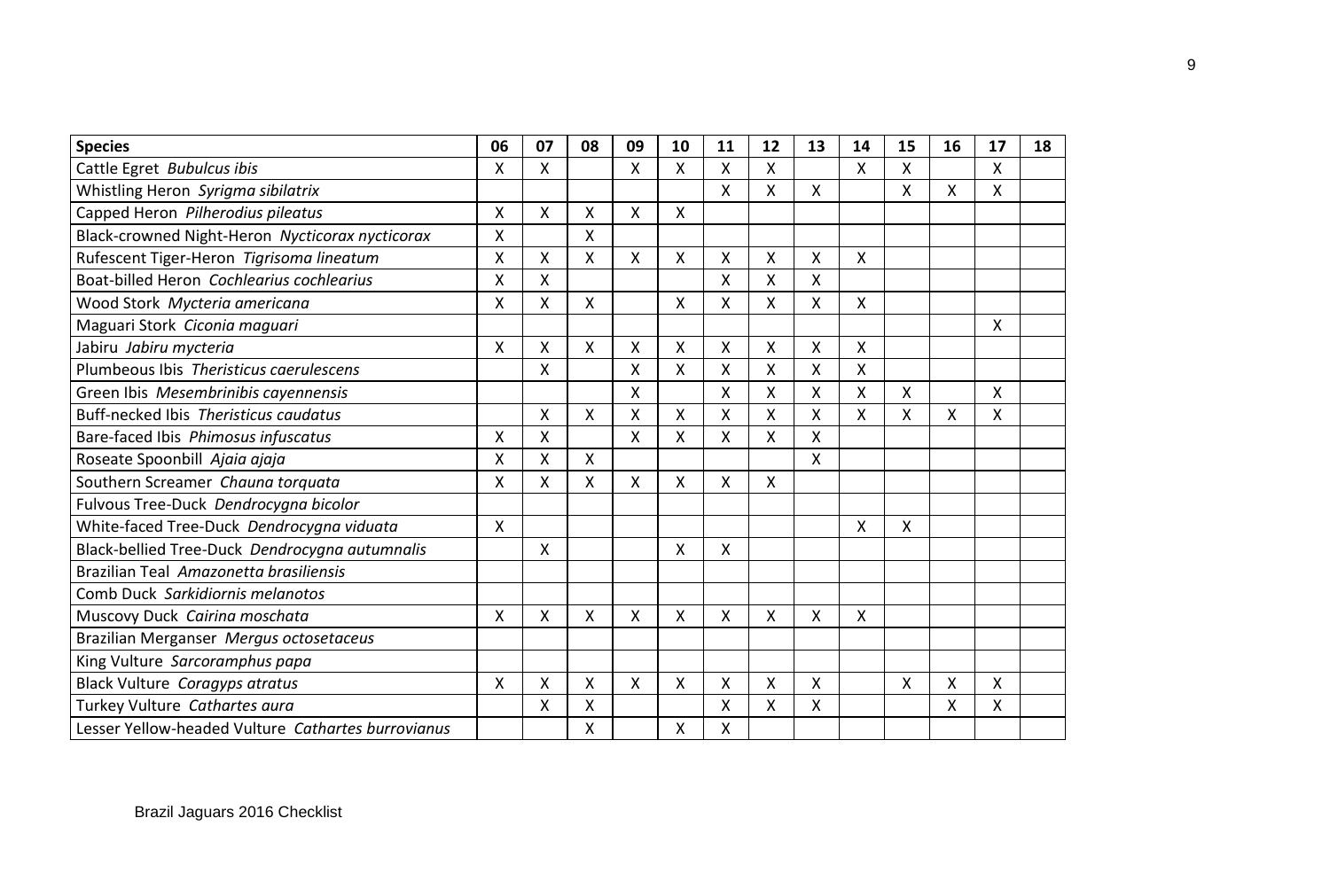| <b>Species</b>                                     | 06 | 07 | 08 | 09 | 10 | 11 | 12                        | 13 | 14 | 15 | 16 | 17 | 18 |
|----------------------------------------------------|----|----|----|----|----|----|---------------------------|----|----|----|----|----|----|
| White-tailed Kite Elanus leucurus                  |    |    |    |    |    |    |                           |    |    |    |    |    |    |
| Pearl Kite Gampsonyx swainsonii                    |    |    |    |    |    |    |                           |    |    |    |    |    |    |
| Swallow-tailed Kite Elanoides forficatus           |    |    |    |    |    |    |                           |    |    |    | X  |    |    |
| Gray-headed Kite Leptodon cayanensis               |    |    |    | X  |    |    |                           |    |    |    |    |    |    |
| Hook-billed Kite Chondrohierax uncinatus           |    |    |    |    |    |    |                           |    |    |    |    |    |    |
| Plumbeous Kite Ictinia plumbea                     |    |    |    |    |    |    | $\times$                  | X  |    |    | Χ  |    |    |
| Mississippi Kite Ictinia mississippiensis          |    |    |    |    |    |    |                           |    |    |    |    |    |    |
| Snail Kite Rostrhamus sociabilis                   |    | X  |    |    | X  |    |                           |    |    |    |    |    |    |
| Black-chested Buzzard-Eagle Geranoatus melanoleuca |    |    |    |    |    |    |                           |    |    |    |    |    |    |
| Rufous-thighed Hawk Accipiter erythronemius        |    |    |    |    |    |    |                           |    |    |    |    |    |    |
| Sharp-shinned Hawk Accipiter striatus              |    |    |    |    |    |    |                           |    |    |    |    |    |    |
| White-tailed Hawk Buteo albicaudatus               |    |    |    |    |    |    |                           |    |    | X  | Χ  | X  |    |
| Zone-tailed Hawk Buteo albonotatus                 |    |    |    |    |    |    |                           |    |    |    |    |    |    |
| Swainson's Hawk Buteo swainsoni                    |    |    |    |    |    |    |                           |    |    |    |    |    |    |
| Roadside Hawk Buteo magnirostris                   |    | X  |    | X  | X  | x  |                           |    |    |    | Χ  |    |    |
| Short-tailed Hawk Buteo brachyurus                 |    |    |    |    |    |    |                           |    |    |    |    |    |    |
| Mantled Hawk Leucopternis polionoto                |    |    |    |    |    |    |                           |    |    |    |    |    |    |
| Harris's Hawk Parabuteo unicinctus                 |    |    |    |    |    |    |                           |    |    |    |    |    |    |
| Black-collared Hawk Busarellus nigricollis         | X  | Χ  | Χ  | X  | Χ  | Χ  | $\boldsymbol{\mathsf{X}}$ |    |    |    |    |    |    |
| Savanna Hawk Buteogallus meridionalis              |    | X  |    |    | X  | X  | X                         | X  |    | X  | Χ  | X  |    |
| Great Black-Hawk Buteogallus urubitinga            | X  | X  | X. | x  | X  | x  | X                         | X  |    |    |    |    |    |
| Crowned Eagle Harpyaliaetus coronatus              |    |    |    |    |    |    |                           |    |    |    |    |    |    |
| Black-and-white Hawk-Eagle Spizastur melanoleucus  |    |    |    |    |    |    |                           |    |    |    |    |    |    |
| Crane Hawk Geranospiza caerulescens                |    |    |    |    |    |    |                           | X  |    |    |    |    |    |
| Long-winged Harrier Circus buffoni                 |    |    |    |    |    |    |                           |    |    |    |    |    |    |
| <b>Osprey Pandion haliaetus</b>                    |    |    |    |    |    |    |                           |    |    |    |    |    |    |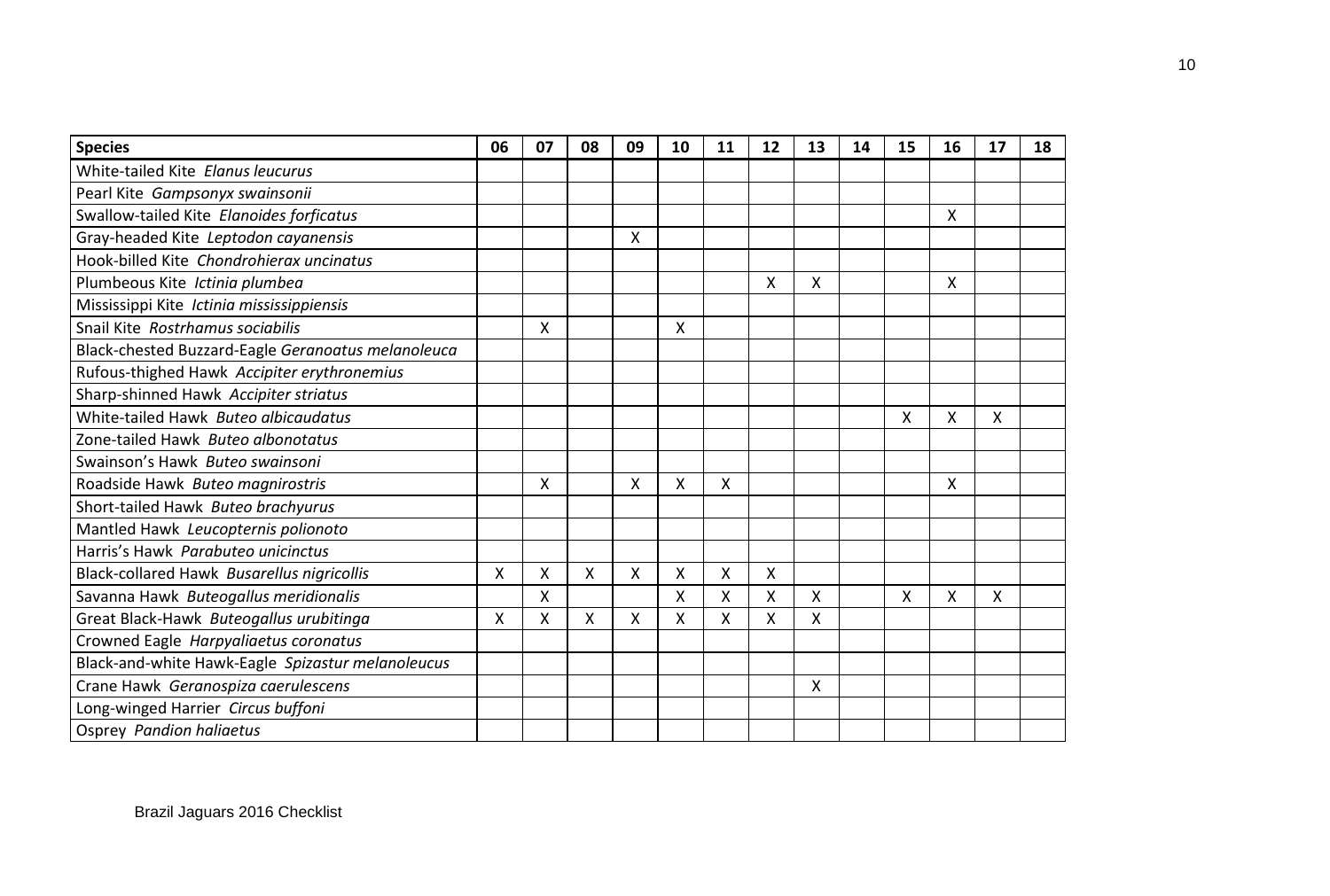| <b>Species</b>                                 | 06 | 07 | 08 | 09 | 10 | 11 | 12                        | 13 | 14 | 15 | 16 | 17           | 18 |
|------------------------------------------------|----|----|----|----|----|----|---------------------------|----|----|----|----|--------------|----|
| Laughing Falcon Herpetotheres cachinnans       |    |    |    |    |    |    |                           | X  |    |    | X  |              |    |
| Collared Forest-Falcon Micrastur semitorquatus |    |    |    |    |    |    |                           |    |    |    |    |              |    |
| Yellow-headed Caracara Milvago chimachima      | X  | X  |    |    |    | Χ  |                           |    |    |    | Χ  | $\mathsf{X}$ |    |
| Chimango Caracara Milvago chimango             |    |    |    |    |    |    |                           |    |    |    |    |              |    |
| Crested (Southern) Caracara Polyborus plancus  | X  | X  | x  | Χ  | X  | Χ  | X                         | X  | X  | X  | Χ  | X            | X  |
| Orange-breasted Falcon Falco deiroleucus       |    |    |    |    |    |    |                           |    |    |    |    |              |    |
| Bat Falcon Falco rufigularis                   |    |    |    |    |    |    |                           |    |    |    |    |              |    |
| Aplomado Falcon Falco femoralis                |    |    |    |    |    |    |                           |    |    | X  | Χ  | X            |    |
| American Kestrel Falco sparverius              |    |    |    |    |    |    |                           |    |    |    | X  |              |    |
| Spot-winged Wood-Quail Odontophorus capueira   |    |    |    |    |    |    |                           |    |    |    |    |              |    |
| Chaco Chachalaca Ortalis canicollis            | Χ  | Χ  | x  | Χ  | X  | Χ  | X                         | X  | Χ  |    |    |              |    |
| Rusty-margined Guan Penelope superciliaris     |    |    |    |    |    |    |                           |    |    |    |    |              |    |
| Dusky-legged Guan Penelope obscura             |    |    |    |    |    |    |                           |    |    |    |    |              |    |
| Chestnut-bellied Guan Penelope ochrogaster     |    | X  |    | Χ  | Χ  | Χ  | $\boldsymbol{\mathsf{X}}$ | X  | Χ  |    |    |              |    |
| Blue-throated Piping-Gua Aburria cumanensis    |    |    | X  | X  | X  | X  | $\boldsymbol{\mathsf{X}}$ | X  | X  |    |    |              |    |
| Red-throated Piping Guan Aburria cujubi        | X  | X  | X  |    |    |    |                           | X  | X  |    |    |              |    |
| Bare-faced Curassow Crax fasciolata            | X  | Χ  | x  | Χ  | X  | Χ  | X                         | X  | X  |    | X  | X            |    |
| Amazonian Razor-billed Curassow Mitu tuberosa  |    |    |    |    |    |    |                           |    |    |    |    |              |    |
| Limpkin Aramus guarauna                        | X  | X  | X  | X  | X  | X  | $\boldsymbol{\mathsf{X}}$ | X  | X  |    |    |              |    |
| Blackish Rail Rallus nigricans                 |    |    |    |    |    |    |                           |    |    |    |    |              |    |
| Ash-throated Crake Porzana albicollis          |    |    |    |    |    |    |                           |    |    |    | H  | H            |    |
| Gray-necked Wood-Rail Aramides cajanea         | X  | X  | X  | Χ  | X  | Χ  | X                         | X  | X  | X  |    |              |    |
| Slaty-breasted Wood-Rail Aramides saracura     |    |    |    |    |    |    |                           |    |    |    |    |              |    |
| Common Moorhen Gallinula chloropus             |    |    |    |    |    |    |                           |    |    |    |    |              |    |
| Purple Gallinule Porphyrio martinica           |    |    |    |    |    |    | X                         | X  |    |    |    |              |    |
| Azure Gallinule Porphyrula flavirostris        |    |    |    |    |    |    |                           |    |    |    |    |              |    |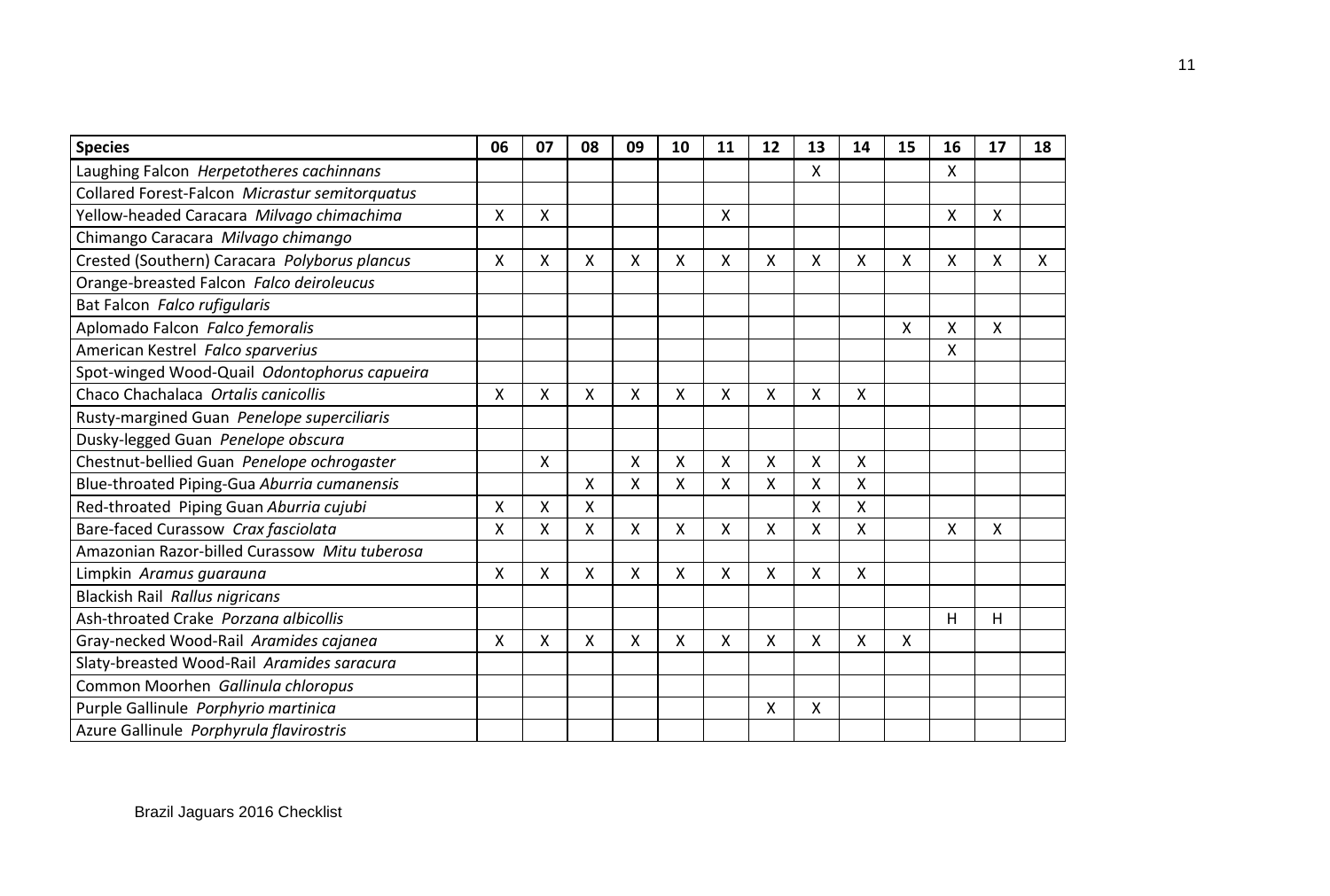| <b>Species</b>                              | 06 | 07 | 08 | 09              | 10 | 11 | 12 | 13 | 14 | 15 | 16 | 17 | 18           |
|---------------------------------------------|----|----|----|-----------------|----|----|----|----|----|----|----|----|--------------|
| Sungrebe Heliornis fulica                   |    | X  |    | X               |    | X  | X  | X  |    |    |    |    |              |
| Sunbittern Eurypyga helias                  | Χ  |    |    | Χ               |    | Χ  | Χ  | x  |    |    |    |    |              |
| Red-legged Seriema Cariama cristata         |    |    |    |                 |    |    |    |    |    | X  | X  | X  |              |
| Wattled Jacana Jacana jacana                | X  | X  | Χ  | $\mathsf{\chi}$ | X  | X  | X  | X  | X  |    |    |    |              |
| Southern Lapwing Vanellus chilensis         |    | X  | X  | X               | Χ  | X  | X  | X  | Χ  | X  | X  | X  | X            |
| Pied Lapwing Vanellus cayanus               |    |    | Χ  | Χ               | Χ  |    |    |    |    |    |    |    |              |
| Collared Plover Charadrius collaris         |    |    |    |                 |    |    |    |    |    |    |    |    |              |
| Lesser Yellowlegs Tringa flavipes           |    |    |    |                 |    |    |    |    |    |    |    |    |              |
| Greater Yellowlegs Tringa melanoleuca       |    |    |    |                 |    |    |    |    |    |    |    |    |              |
| Solitary Sandpiper Tringa solitaria         |    |    |    |                 |    |    |    |    |    |    |    |    |              |
| Spotted Sandpiper Tringa macularia          |    |    |    |                 |    |    |    |    |    |    |    |    |              |
| Pectoral Sandpiper Calidris melanotos       |    |    |    |                 |    |    |    |    |    |    |    |    |              |
| White-rumped Sandpiper Calidris fuscicollis |    | X  | X  | Χ               |    |    |    |    |    |    |    |    |              |
| South American Snipe Gallinago paraguaiae   |    |    |    |                 |    |    |    |    |    |    |    |    |              |
| Giant Snipe Gallinago undulata              |    |    |    |                 |    |    |    |    |    |    |    |    |              |
| White-backed Stilt Himantopus melanurus     |    |    |    |                 |    |    |    |    |    |    |    |    |              |
| Yellow-billed Tern Sterna superciliaris     | Χ  | Χ  | X  | X               | Χ  | X  | X  |    |    |    |    |    |              |
| Large-billed Tern Phaetusa simplex          | X  | Χ  | Χ  | X               |    |    |    |    |    |    |    |    |              |
| Black Skimmer Rynchops niger                |    |    | X  | X               |    |    |    |    |    |    |    |    |              |
| Rock Dove Columba livia                     |    |    |    |                 |    |    |    |    |    |    |    |    |              |
| Scaled Pigeon Columba speciosa              |    |    |    |                 |    |    |    |    |    |    |    |    |              |
| Picazuro Pigeon Columba picazuro            | Χ  |    |    |                 |    | Χ  | Χ  | Χ  |    | X  | X  | X  | $\mathsf{x}$ |
| Pale-vented Pigeon Columba cayennensis      |    |    |    |                 |    |    |    | X  |    |    |    |    |              |
| Plumbeous Pigeon Columba plumbea            |    |    |    |                 |    |    |    | Χ  |    |    |    |    |              |
| Eared Dove Zenaida auriculata               |    |    |    |                 |    |    |    | x  |    | Χ  | X  | X  | x            |
| Plain-breasted Ground Dove Columbina minuta |    |    |    |                 | Χ  |    | Χ  | Χ  |    | Χ  | Χ  | X  |              |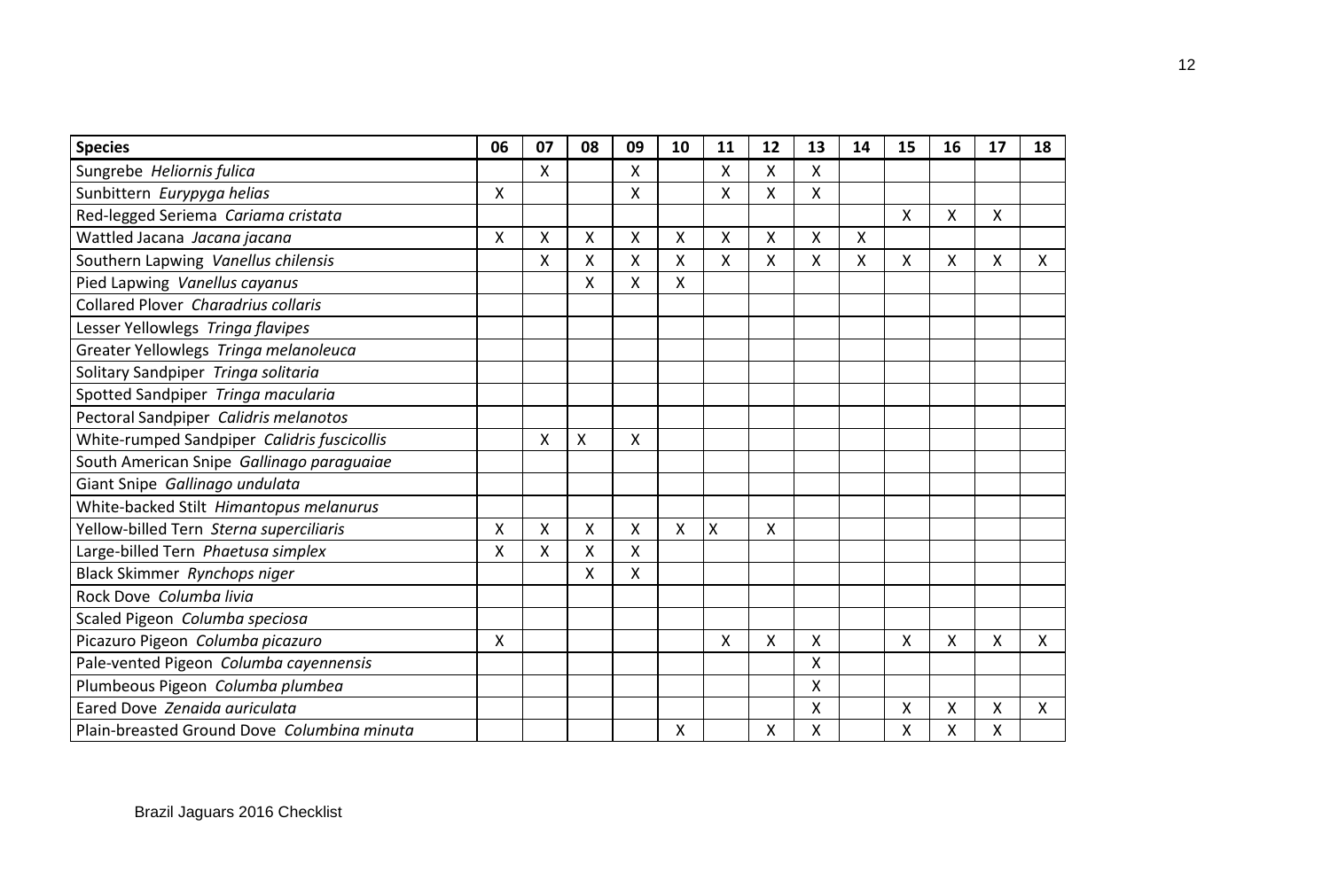| <b>Species</b>                                     | 06 | 07 | 08 | 09 | 10 | 11 | 12 | 13 | 14 | 15 | 16 | 17 | 18 |
|----------------------------------------------------|----|----|----|----|----|----|----|----|----|----|----|----|----|
| Ruddy Ground-Dove Columbina talpacoti              |    | x  |    |    | X  | X  | X  | X  |    | X  | X  |    |    |
| Picui Ground-Dove Columbina picui                  |    | X  | x  | X  | X  | X  | X  |    |    |    |    |    |    |
| Blue Ground-Dove Claravis pretiosa                 |    |    |    |    |    |    |    |    |    |    |    |    |    |
| Long-tailed Ground-Dove Uropelia campestris        |    |    |    |    |    |    | X  | Χ  |    |    |    |    |    |
| Scaled Dove Columbina squammata                    |    |    | x  | x  |    |    |    |    | н  |    | X  | x  |    |
| Gray-fronted Dove Leptotila rufaxilla              |    |    |    |    |    |    |    |    |    |    |    |    |    |
| White-tipped Dove Leptotila verreauxi              |    |    | Χ  | X  | X  | Χ  | X  | Χ  | X  | Χ  | X  | X  | X  |
| Blue-and-Yellow Macaw Ara ararauna                 |    |    |    |    |    |    |    |    | X  | x  | Χ  | X  | X  |
| Hyacinth Macaw Anodorhynchus hyacinthinus          |    | X  | X  | X  | x  | X  | X  | X  |    |    |    |    |    |
| Golden-collared Macaw Ara auricollis               |    |    |    |    |    |    | Χ  |    |    |    |    |    |    |
| Blue-winged Macaw Ara maracana                     |    |    |    |    |    |    |    |    |    |    |    |    |    |
| Red-shouldered Macaw Deopsittaca nobilis           |    |    |    |    |    |    |    |    |    |    |    | x  |    |
| Blue-crowned Parakeet Aratinga acuticaudata        |    |    |    |    |    |    |    |    |    |    |    |    |    |
| White-eyed Parakeet Aratinga leucophthalmus        |    |    | x  | X  | X  |    | X  | x  |    | X  |    |    |    |
| Golden-capped (Sun) Parakeet Aratinga auricapillus |    |    |    |    |    |    |    |    |    |    |    |    |    |
| Peach-fronted Parakeet Aratinga aurea              |    |    |    |    |    |    |    |    |    |    | Χ  | Χ  |    |
| Black-hooded Parakeet Nandayus nenday              |    |    |    |    |    |    |    |    |    |    |    |    |    |
| Monk Parakeet Myiopsitta monachus                  | Χ  | Χ  | Χ  | X  | X  | Χ  | Χ  | Χ  | Χ  |    |    |    |    |
| Ochre-marked Parakeet Pyrrhura cruentata           |    |    |    |    |    |    |    |    |    |    |    |    |    |
| Reddish-bellied Parakeet Pyrrhura frontalis        |    |    |    |    |    |    |    |    |    |    |    |    |    |
| Maroon-faced Parakeet Pyrrhura leucotis            |    |    |    |    |    |    |    |    |    |    |    |    |    |
| Blue-winged Parrotlet Forpus xanthopterygius       |    |    |    |    |    |    |    |    |    |    |    |    |    |
| Plain Parakeet Brotogeris tirica                   |    |    |    |    |    |    |    |    |    |    |    |    |    |
| Yellow-chevroned Parakeet Brotogeris chiriri       |    |    | Χ  | X  | X  | X  | X  | X  | X  |    |    |    |    |
| Scaly-headed Parrot Pionus maximiliani             |    |    |    |    |    | X  | X  |    |    |    |    |    |    |
| Blue-headed Parrot Pionus menstruus                |    |    |    |    |    |    |    |    |    |    | x  |    |    |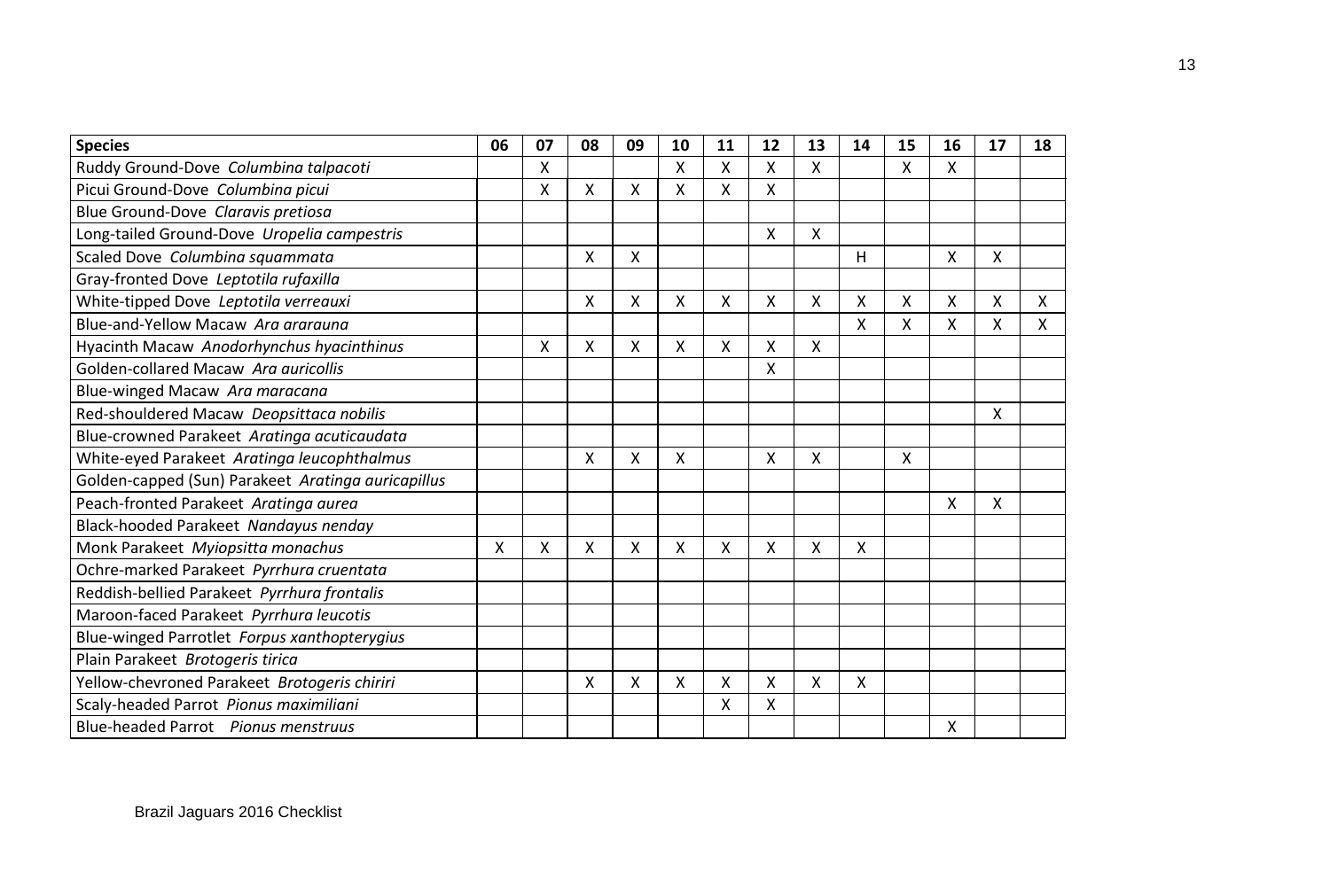| <b>Species</b>                                 | 06 | 07 | 08 | 09 | 10 | 11 | 12                        | 13 | 14 | 15 | 16 | 17 | 18           |
|------------------------------------------------|----|----|----|----|----|----|---------------------------|----|----|----|----|----|--------------|
| Yellow-faced Parrot Alipiopsitta xanthops      |    |    |    |    |    |    |                           |    |    | X  | Χ  | X  | X            |
| Turquoise-fronted Parrot Amazona aestiva       |    |    | X  |    |    | X  | X                         | X  |    | x  | Χ  | X  |              |
| Mealy Parrot Amazona farinosa                  |    |    |    |    |    |    |                           |    |    |    |    |    |              |
| Vinaceous-breasted Parrot Amazona vinacea      |    |    |    |    |    |    |                           |    |    |    |    |    |              |
| Orange-winged Parrot Amazona amazonica         |    |    |    | x  |    |    | X                         | X  |    |    |    |    |              |
| Dark-billed Cuckoo Coccyzus melacoryphus       |    |    |    |    |    |    |                           |    |    |    |    |    |              |
| Squirrel Cuckoo Piaya cayana                   |    |    |    |    |    | X  | $\boldsymbol{\mathsf{X}}$ | X  |    |    |    |    |              |
| Little Cuckoo Piaya minuta                     |    |    |    |    | X  | X  |                           |    |    |    |    |    |              |
| Smooth-billed Ani Crotophaga ani               | X  | X  | X  | Χ  | X  | X  | $\boldsymbol{\mathsf{X}}$ | X  | X  | X  | Χ  | X  | $\mathsf{x}$ |
| Greater Ani Crotophaga major                   |    |    |    | X  |    |    |                           |    | X  | X  | Χ  | X  |              |
| Guira Cuckoo Guira guira                       | Χ  | X  |    | Χ  | X  | X  | X                         | Χ  | X  | X  | Χ  |    |              |
| Striped Cuckoo Tapera naevia                   |    |    |    |    |    |    |                           |    |    |    |    |    |              |
| Barn Owl Tyto alba                             |    |    |    |    |    |    |                           |    |    | X  |    |    |              |
| Tropical Screech-Owl Otus choliba              |    |    |    |    |    |    |                           |    |    |    |    |    |              |
| Great Horned Owl Bubo virginianus              |    | X  |    |    |    |    |                           |    |    |    |    |    |              |
| Spectacled Owl Pulsatrix perspicillata         |    |    |    | Χ  |    |    |                           |    |    |    |    |    |              |
| Tawny-browed Owl Pulsatrix koeniswaldiana      |    |    |    |    |    |    |                           |    |    |    |    |    |              |
| Ferruginous Pygmy-Owl Glaucidium brasilianum   |    |    |    |    |    |    | $\boldsymbol{\mathsf{X}}$ |    |    |    |    |    |              |
| Burrowing Owl Speotyto cunicularia             |    |    |    |    |    |    |                           |    |    | X  | Χ  | X  | X            |
| Striped Owl Asio clamator                      |    |    |    |    |    |    |                           |    |    |    |    |    |              |
| Short-eared Owl Asio flammeus                  |    |    |    |    |    |    |                           |    |    |    |    |    |              |
| Great Potoo Nyctibius grandis                  |    |    |    |    | X  |    | X                         | X  |    |    |    |    |              |
| Common Potoo Nyctibius griseus                 |    |    |    |    |    | н  | X                         |    |    |    | Χ  |    |              |
| Semicollared Nighthawk Lurocalis semitorquatus |    |    |    |    |    |    |                           |    |    |    |    |    |              |
| Least Nighthawk Chordeiles pusillus            |    |    |    |    |    |    |                           |    |    |    |    |    |              |
| Lesser Nighthawk Chordeiles acutipennis        |    |    | x  |    |    |    |                           |    |    |    |    |    |              |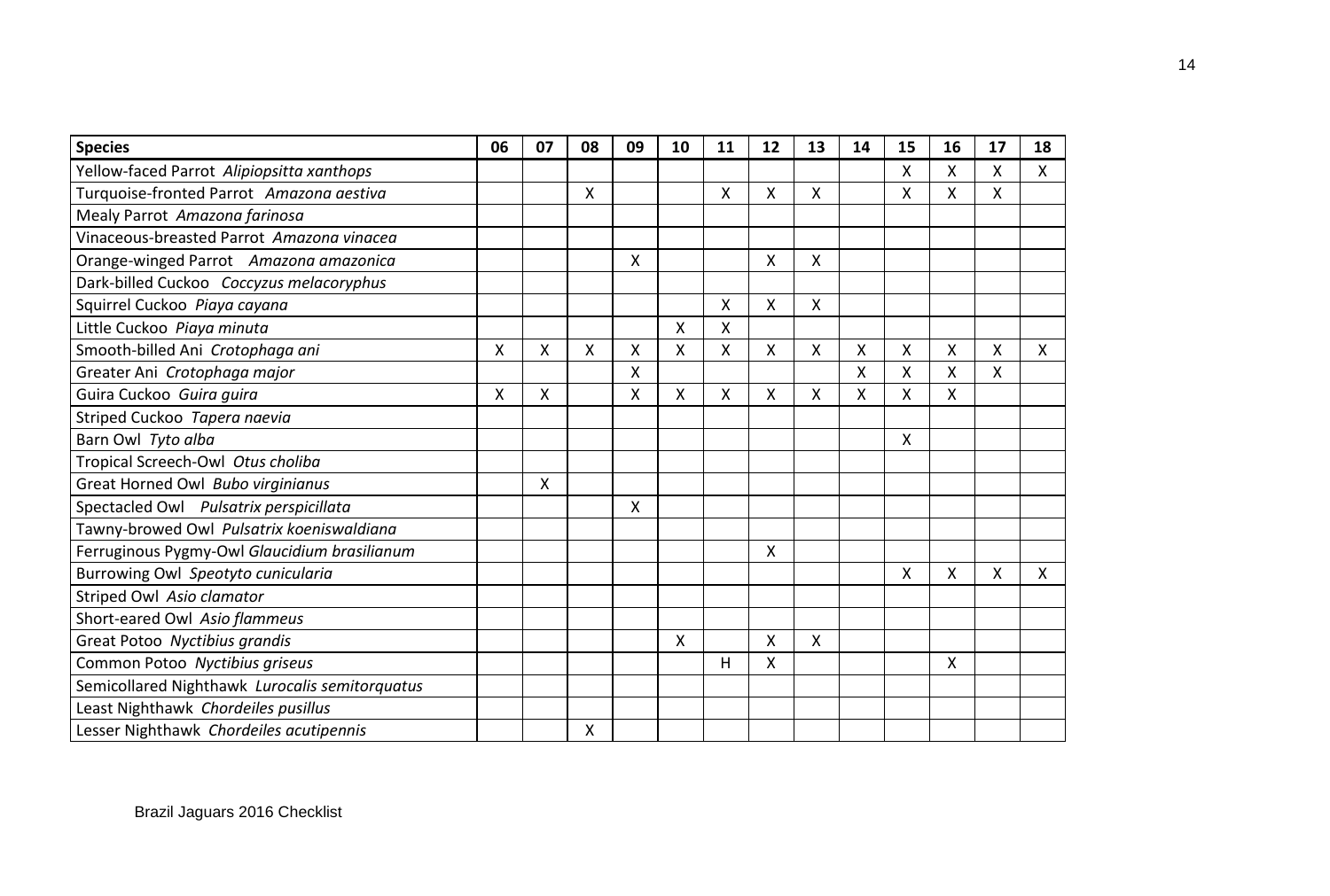| <b>Species</b>                                    | 06 | 07 | 08 | 09 | 10 | 11 | 12 | 13 | 14 | 15 | 16 | 17 | 18 |
|---------------------------------------------------|----|----|----|----|----|----|----|----|----|----|----|----|----|
| Band-tailed Nighthawk Nyctiprogne leucopyga       |    |    | x  | x  |    |    |    |    |    |    |    |    |    |
| Pauraque Nyctidromus albicollis                   | X  |    | Χ  | Χ  | x  | Χ  | X  | X  |    | X  | Χ  | X  |    |
| Ocellated Poorwill Nyctiphrynus ocellatus         |    |    |    |    |    |    |    |    |    |    |    |    |    |
| Scissor-tailed Nightjar Hydropsalis brasiliana    |    |    |    |    |    |    |    |    |    |    | Χ  |    |    |
| Nacunda Nighthawk Podager nacunda                 |    |    |    |    |    |    |    |    |    |    |    | X  |    |
| Sickle-winged Nightjar Eleothreptus anomalus      |    |    |    |    |    |    |    |    |    |    |    |    |    |
| Rufous Nightjar Caprimulgus rufus                 |    |    |    |    |    |    |    |    |    |    |    |    |    |
| Band-winged Nightjar Caprimulgus longirostris     |    |    |    |    |    |    |    |    |    |    |    |    |    |
| White-winged Nightjar Caprimulgus candicans       |    |    |    |    |    |    |    |    |    |    | x  |    |    |
| Spot-tailed Nightjar Caprimulgus maculicaudus     |    |    |    | X  | X  |    |    |    |    |    |    |    |    |
| Little Nightjar Caprimulgus parvulus              |    |    |    | Χ  | X  | X  |    |    |    |    |    |    |    |
| White-collared Swift Streptoprocne zonaris        |    |    |    |    |    |    |    |    |    |    |    |    |    |
| Biscutate Swift Streptoprocne biscutata           |    |    |    |    |    |    |    |    |    |    |    |    |    |
| Great Dusky Swift Cypseloides senex               |    |    |    |    |    |    |    |    |    |    |    |    |    |
| Sooty Swift Cypseloides fumigatus                 |    |    |    |    |    |    |    |    |    |    |    |    |    |
| Ashy-throated Swift Chaetura andrei               |    |    |    |    |    |    |    |    |    |    |    |    |    |
| Sick's Swift Chaetura meridionalis                |    |    |    |    |    |    |    |    |    |    |    |    |    |
| Short-tailed Swift Chaetura brachyura             |    |    |    |    |    |    |    |    |    |    |    |    |    |
| Fork-tailed Palm-Swift Tachornis squamata         |    |    |    |    |    |    |    |    |    |    | x  | x  |    |
| Saw-billed Hermit Ramphodon naevius               |    |    |    |    |    |    |    |    |    |    |    |    |    |
| Rufous-breasted Hermit Glaucis hirsuta            |    |    |    |    |    |    |    |    |    |    |    |    |    |
| Gray-breasted Sabrewing Campylopterus largipennis |    |    |    |    |    |    |    |    |    |    |    |    |    |
| Black Jacobin Melanotrochilus fuscus              |    |    |    |    |    |    |    |    |    |    |    |    |    |
| White-vented Violetear Colibri serrirostris       |    |    |    |    |    |    |    |    |    |    |    |    |    |
| Scale-throated Hermit Phaethornis eurynome        |    |    |    |    |    |    |    |    |    |    |    |    |    |
| Dusky-throated Hermit Phaethornis squalidus       |    |    |    |    |    |    |    |    |    |    |    |    |    |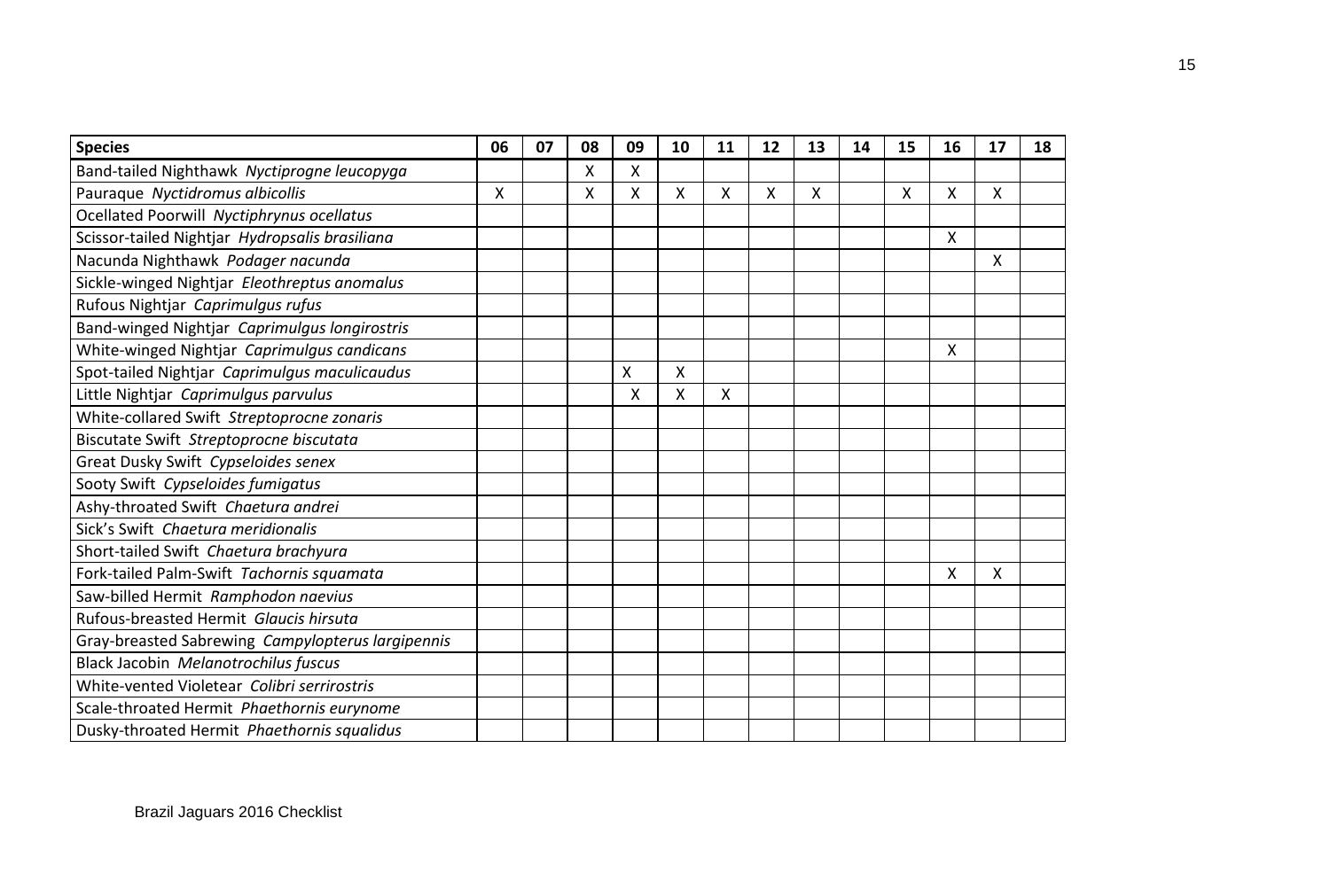| <b>Species</b>                                        | 06 | 07 | 08 | 09 | 10 | 11 | 12 | 13 | 14 | 15 | 16 | 17 | 18 |
|-------------------------------------------------------|----|----|----|----|----|----|----|----|----|----|----|----|----|
| Planalto Hermit Phaethornis pretrei                   |    |    |    |    |    |    |    |    |    |    |    |    |    |
| Reddish Hermit Phaethornis ruber                      |    |    |    |    |    |    |    |    |    |    |    |    |    |
| Buff-bellied Hermit Phaethornis subochraceous         |    |    |    |    |    |    |    |    |    |    |    |    |    |
| Swallow-tailed Hummingbird Eupetomena macroura        |    |    |    |    |    |    |    |    |    |    | Χ  | X  |    |
| Black-throated Mango Anthracothorax nigricollis       |    |    |    |    |    |    |    |    |    |    |    |    |    |
| Frilled Coquette Lophornis magnifica                  |    |    |    |    |    |    |    |    |    |    |    |    |    |
| Glittering-bellied Emerald Chlorostilbon aureoventris |    |    |    |    |    |    |    |    |    |    |    |    |    |
| Fork-tailed Woodnymph Thalurania furcata              |    |    |    |    |    |    |    |    |    |    |    |    |    |
| Violet-capped Woodnymph Thalurania glaucopis          |    |    |    |    |    |    |    |    |    |    |    |    |    |
| Gilded Hummingbird Hylocharis chrysura                |    |    |    |    |    |    | X  |    |    |    |    |    |    |
| White-throated Hummingbird Leucochloris albicollis    |    |    |    |    |    |    |    |    |    |    |    |    |    |
| White-tailed Goldenthroat Polytmus guainumbi          |    |    |    |    |    |    |    |    |    |    |    |    |    |
| Brazilian Ruby Clytolaema rubricanda                  |    |    |    |    |    |    |    |    |    |    |    |    |    |
| Versicolored Emerald Amazilia versicolor              |    |    |    |    |    |    |    | X  |    |    |    |    |    |
| Glittering-throated Emerald Amazilia fimbriata        |    |    |    |    |    |    |    |    |    |    |    |    |    |
| Sapphire-spangled Hummingbird Amazilia lactea         |    |    |    |    |    |    |    |    |    |    |    |    |    |
| Hyacinth Visorbearer Augastes scutatus                |    |    |    |    |    |    |    |    |    |    |    |    |    |
| Horned Sungem Heliactin bilopha                       |    |    |    |    |    |    |    |    |    |    |    |    |    |
| Stripe-breasted Starthroat Heliomaster longirostris   |    |    |    |    |    |    |    |    |    |    |    |    |    |
| Blue-tufted Starthroat Heliomaster furcifer           |    |    |    |    |    |    |    |    |    |    |    |    |    |
| Amethyst Woodstar Calliphlox amethystina              |    |    |    |    |    |    |    |    |    |    |    |    |    |
| White-tailed Trogon Trogon viridis                    |    |    |    |    |    |    |    |    |    |    |    |    |    |
| Surucua Trogon Trogon surrucura                       |    |    |    |    |    |    |    |    |    |    |    |    |    |
| Blue-crowned Trogon Trogon curucui                    |    |    | Η  |    |    | Н  | н  |    | Χ  |    |    |    |    |
| Ringed Kingfisher Ceryle torquata                     | Χ  | Χ  | x  | Χ  | X  | X  | Χ  | X  | X  |    |    |    |    |
| Amazon Kingfisher Chloroceryle amazona                | x  | Χ  | x  | Χ  | X  |    | X  |    |    |    |    |    |    |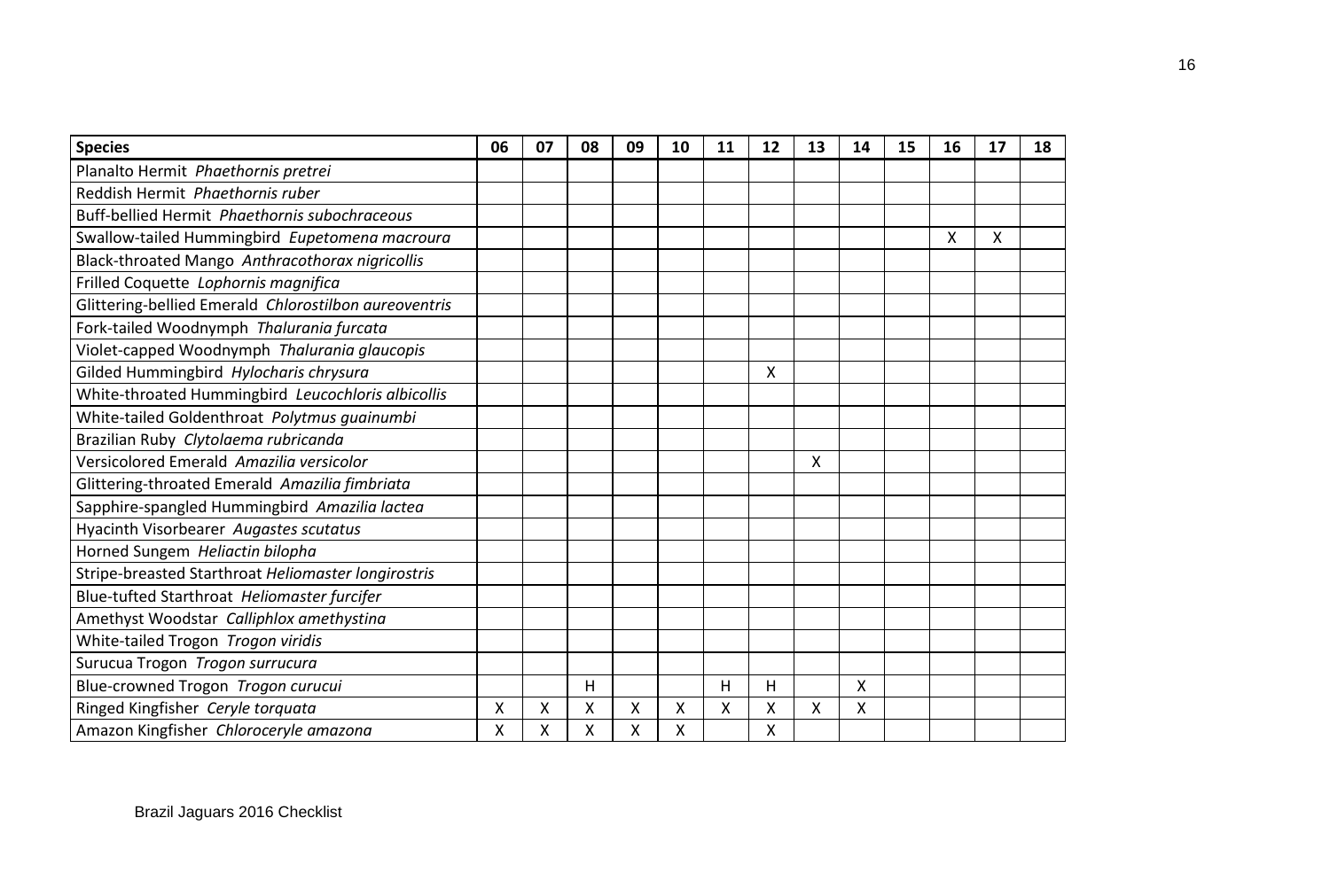| <b>Species</b>                                  | 06 | 07 | 08 | 09 | 10 | 11 | 12 | 13 | 14 | 15 | 16 | 17 | 18 |
|-------------------------------------------------|----|----|----|----|----|----|----|----|----|----|----|----|----|
| Green Kingfisher Chloroceryle americana         |    | X  |    | X  |    |    |    |    |    |    |    |    |    |
| Pygmy Kingfisher Chloroceryle aenea             |    |    |    |    |    |    |    |    |    |    |    |    |    |
| Green and Rufous Kingfisher Chloroceryle inda   |    | X  |    |    |    |    |    | X  |    |    |    |    |    |
| Rufous-capped Motmot Baryphthengus ruficapillus |    |    |    |    |    |    |    |    |    |    |    |    |    |
| Amazonian Motmot Momotus momota                 |    |    |    |    | н  | Н  |    |    |    |    |    |    |    |
| Three-toed Jacamar Jacamaralcyon tridactyla     |    |    |    |    |    |    |    |    |    |    |    |    |    |
| Rufous-tailed Jacamar Galbula ruficauda         |    | X  | X  | X  |    |    |    |    |    |    |    |    |    |
| White-eared Puffbird Nystalus chacuru           |    |    |    |    |    |    |    |    |    |    | X  | Н  |    |
| Crescent-chested Puffbird Malacoptila striata   |    |    |    |    |    |    |    |    |    |    |    |    |    |
| Black-fronted Nunbird Monasa nigrifrons         | Χ  |    |    | Χ  |    | Χ  | X  |    | Н  |    |    |    |    |
| Chestnut-eared Aracari Pteroglossus castanotis  |    | X  |    |    |    | Χ  | X  |    |    |    |    |    |    |
| Black-necked Aracari Pteroglossus aracari       |    |    |    |    |    |    |    |    |    |    |    |    |    |
| Saffron Toucanet Baillonius bailloni            |    |    |    |    |    |    |    |    |    |    |    |    |    |
| Channel-billed Toucan Ramphastos vitellinus     |    |    |    |    |    |    |    |    |    |    |    |    |    |
| Red-breasted Toucan Ramphastos dicolorus        |    |    |    |    |    |    |    |    |    |    |    |    |    |
| Toco Toucan Ramphastos toco                     |    | X  |    | X  | X  | X  |    | X  |    | X  | Χ  | X  |    |
| White-edged Piculet Picumbus albosquamatus      |    |    |    |    |    |    |    |    |    |    |    |    |    |
| White-barred Piculet Picumnus cirratus          |    |    |    |    |    |    |    |    |    |    |    |    |    |
| Campo Flicker Colaptes campestris               |    |    |    |    |    | Χ  | X  | x  |    |    | X  | X  |    |
| Green-barred Woodpecker C. melanochloros        |    |    |    |    |    |    | X  | X  |    | X  | X  |    |    |
| Blond-crested Woodpecker Celeus flavescens      |    |    |    |    |    |    |    |    |    |    |    |    |    |
| Pale-crested Woodpecker Celeus lugubris         |    |    |    |    |    |    |    |    |    |    |    |    |    |
| Yellow-throated Woodpecker Piculus flavigula    |    |    |    |    |    |    |    |    |    |    |    |    |    |
| White-browed Woodpecker Piculus aurulentus      |    |    |    |    |    |    |    |    |    |    |    |    |    |
| Golden-Green Woodpecker Piculus chrysochloris   |    |    |    |    |    |    |    |    |    |    |    |    |    |
| Yellow-fronted Woodpecker Melanerpes flavifrons |    |    |    |    |    |    |    |    |    |    |    |    |    |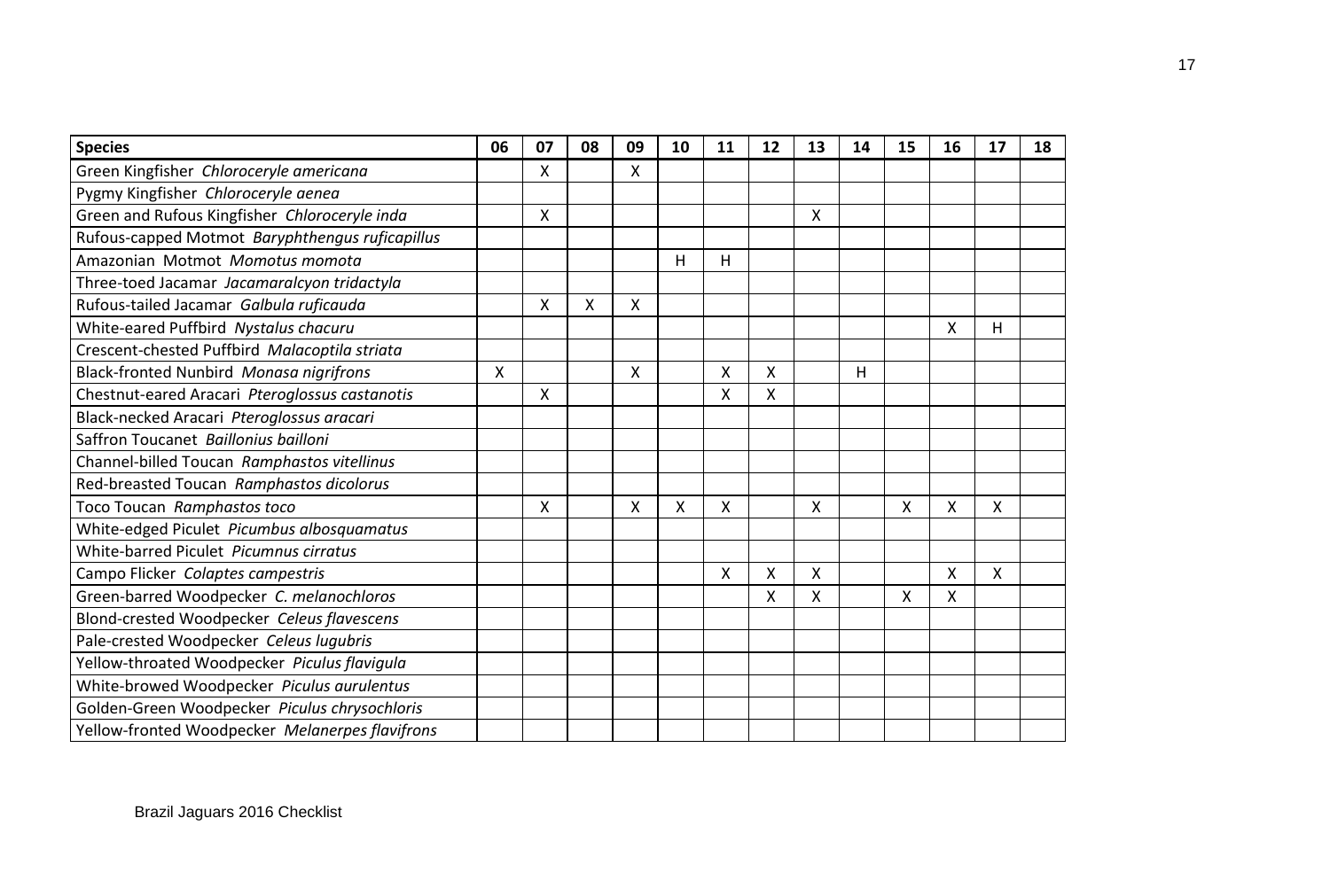| <b>Species</b>                                        | 06 | 07 | 08 | 09 | 10 | 11 | 12       | 13 | 14 | 15 | 16 | 17 | 18 |
|-------------------------------------------------------|----|----|----|----|----|----|----------|----|----|----|----|----|----|
| White Woodpecker Melanerpes candidus                  |    |    |    |    |    |    |          | X  | X  |    | X  |    |    |
| Little Woodpecker Veniliornis passerinus              |    |    |    | X  |    |    |          | X  |    |    |    |    |    |
| Yellow-eared Woodpecker Veniliornis maculifrons       |    |    |    |    |    |    |          |    |    |    |    |    |    |
| Lineated Woodpecker Dryocopus lineatus                |    |    |    |    |    |    |          |    |    |    |    | X  |    |
| Crimson-crested Woodpecker Celeus melanoleucos        |    |    |    |    |    | X  |          |    |    |    |    |    |    |
| Robust Woodpecker Celeus robustus                     |    |    |    |    |    |    |          |    |    |    |    |    |    |
| Plain-winged Woodcreeper Dendroncincla turdina        |    |    |    |    |    |    |          |    |    |    |    |    |    |
| Olivaceous Woodcreeper Sittasomus griseicapillus      |    |    |    |    | X  |    |          |    |    |    |    |    |    |
| White-throated Woodcreeper Xyphocolaptes albicollis   |    |    |    |    |    |    |          |    |    |    |    |    |    |
| Great Rufous Woodcreeper Xyphocolaptes major          |    |    |    |    |    | x  |          |    |    |    |    |    |    |
| Black-billed Scythebill Campylorhamphus falcularis    |    |    |    |    |    |    |          |    |    |    |    |    |    |
| Red-billed Scythebill Campylorhamphus trochilirostris |    |    |    |    |    | X  | $\sf X$  |    |    |    |    |    |    |
| Planalto Woodcreeper Dendrocolaptes platyrostris      |    |    |    |    |    |    |          |    |    |    |    |    |    |
| Straight-billed Woodcreeper Dendrocolaptes picus      |    |    |    |    |    |    | $\times$ |    |    |    |    |    |    |
| Buff-throated Woodcreeper Xiphorhynchus guttatus      |    |    |    |    |    |    | H        |    |    |    |    |    |    |
| Narrow-billed Woodcreeper L. angustirostris           |    |    |    |    |    |    |          | X  |    |    |    |    |    |
| Scaled Woodcreeper Lepidocolaptes squamatus           |    |    |    |    |    |    |          |    |    |    |    |    |    |
| Lesser Woodcreeper Lepidocolaptes fuscus              |    |    |    |    |    |    |          |    |    |    |    |    |    |
| Campo Miner Geobates poecilopterus                    |    |    |    |    |    |    |          |    |    |    |    |    |    |
| Rufous Hornero Furnarius rufus                        | Χ  | X  | Χ  | X  | Χ  | X  | X        | Χ  | X  | Χ  | Χ  |    |    |
| Pale-legged Hornero Furnarius leucopus                |    |    | X  | Χ  |    |    |          |    |    |    |    |    |    |
| Wing-banded Hornero Furnarius figulus                 |    |    |    |    |    |    |          |    |    |    |    |    |    |
| Yellow-throated Spinetail Certhiaxis cinnamomea       |    |    |    |    | X  |    |          |    |    |    |    |    |    |
| Chotoy Spinetail Schoeniophylax phryganophila         |    |    |    |    |    |    |          |    |    |    |    |    |    |
| Spix's (Chichli) Spinetail Synallaxis spixi           |    |    |    |    |    |    |          |    |    |    |    |    |    |
| Rufous-capped Spinetail Synallaxis ruficapilla        |    |    |    |    |    |    |          |    |    |    |    |    |    |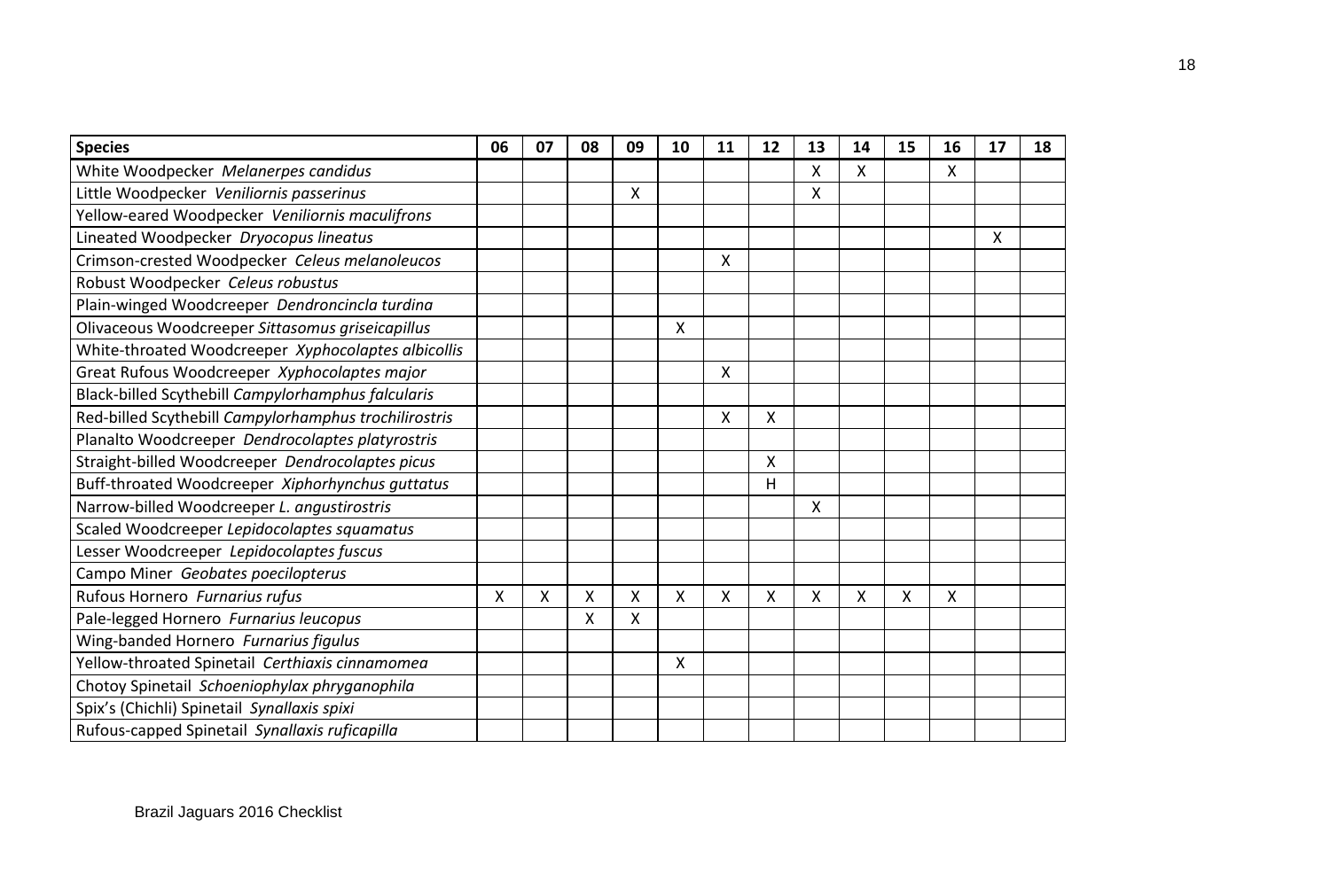| <b>Species</b>                                          | 06 | 07 | 08 | 09 | 10 | 11 | 12 | 13 | 14 | 15 | 16 | 17 | 18 |
|---------------------------------------------------------|----|----|----|----|----|----|----|----|----|----|----|----|----|
| Sooty-fronted Spinetail Synallaxis frontalis            |    |    |    |    |    |    |    |    |    |    |    |    |    |
| Gray-bellied Spinetail Synallaxis cinerascens           |    |    |    |    |    |    |    |    |    |    |    |    |    |
| Pale-breasted Spinetail Synallaxis albescens            |    |    |    |    |    |    |    |    |    |    |    |    |    |
| Plain-crowned Spinetail Synallaxis gujanensis           |    |    |    |    |    |    |    |    |    |    |    |    |    |
| White-lored Spinetail Synallaxis albilora               |    |    |    |    |    |    |    |    | X  |    |    |    |    |
| Rufous-fronted Thornbird Phacellodomus rufifrons        |    |    |    |    |    |    |    |    |    |    |    |    |    |
| Red-eyed Thornbird Phacellodomus erythrophthalmus       |    |    |    |    |    |    |    |    |    |    |    |    |    |
| Greater Thornbird Phacellodomus ruber                   |    |    |    |    | X  | X  | X  |    |    |    |    | X  |    |
| Pallid Spinetail Cranioleuca pallida                    |    |    |    |    |    |    |    |    |    |    |    |    |    |
| Rusty-backed Spinetail Cranioleuca vulpina              |    |    |    |    |    |    |    |    |    |    |    |    |    |
| Firewood Gatherer Anumbius annumbi                      |    |    |    |    |    |    |    |    |    |    |    |    |    |
| Gray-crested Cacholote Pseudoseisura unirufa            |    |    | Χ  |    |    | X  |    |    |    |    |    |    |    |
| Russet-mantled Foliage-gleaner Philydor dimidiatus      |    |    |    |    |    |    |    |    |    |    |    |    |    |
| Buff-fronted Foliage-gleaner Philydor rufus             |    |    |    |    |    |    |    |    |    |    |    |    |    |
| White-eyed Foliage-gleaner Automolus leucophthalmus     |    |    |    |    |    |    |    |    |    |    |    |    |    |
| Buff-browed Foliage-gleaner Syndactila rufosuperciliata |    |    |    |    |    |    |    |    |    |    |    |    |    |
| Planalto Foliage-gleaner Syndactila dimidiatum          |    |    |    |    |    |    |    |    |    |    |    |    |    |
| Streaked Xenops Xenops rutilans                         |    |    |    |    |    |    |    |    |    |    |    |    |    |
| Rufous-breasted Leafscraper Sclerurus scansor           |    |    |    |    |    |    |    |    |    |    |    |    |    |
| Sharp-tailed Streamcreeper Lochmias nematura            |    |    |    |    |    |    |    |    |    |    |    |    |    |
| Large-tailed Antshrike Mackenziana leachii              |    |    |    |    |    |    |    |    |    |    |    |    |    |
| Tufted Antshrike Mackenziana severa                     |    |    |    |    |    |    |    |    |    |    |    |    |    |
| Great Antshrike Taraba major                            |    |    |    |    |    |    |    |    | X  |    |    |    |    |
| Barred Antshrike Thamnophilus doliatus                  |    |    |    |    |    |    |    |    | Χ  |    |    |    |    |
| Lined (Chestnut-backed) Antshrike T. palliatus          |    |    |    |    |    |    |    |    |    |    |    |    |    |
| Eastern Slaty Antshrike Thamnophilus punctatus          |    |    |    |    |    |    |    |    |    |    |    |    |    |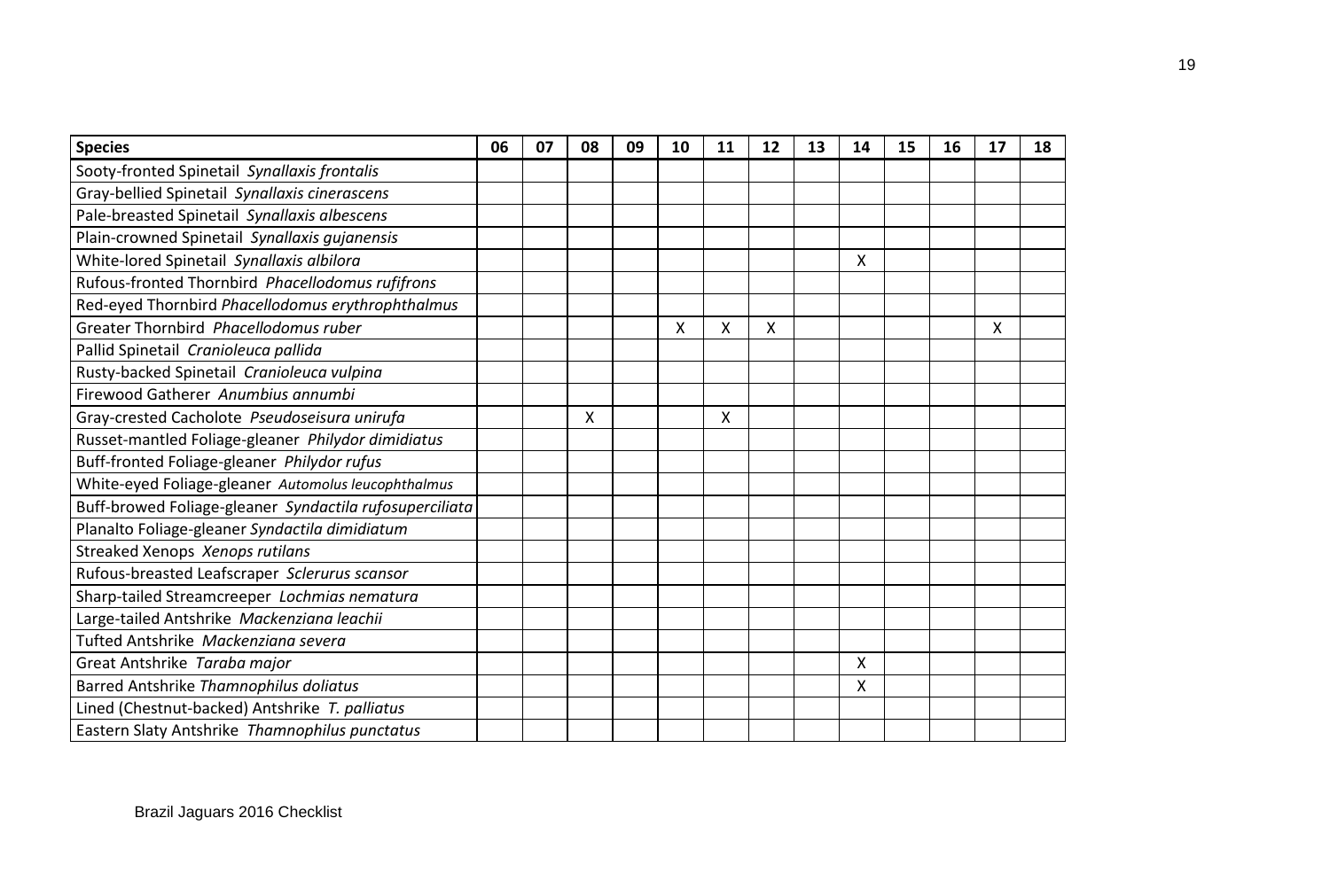| <b>Species</b>                                    | 06 | 07 | 08 | 09 | 10 | 11 | 12 | 13 | 14 | 15 | 16 | 17 | 18 |
|---------------------------------------------------|----|----|----|----|----|----|----|----|----|----|----|----|----|
| Variable Antshrike Thamnophilus caerulescens      |    |    |    |    |    |    |    |    |    |    |    |    |    |
| Rufous-winged Antshrike Thamnophilus torquatus    |    |    |    |    |    |    |    |    |    |    |    |    |    |
| Rufous-capped Antshrike Thamnophilus ruficapillus |    |    |    |    |    |    |    |    |    |    |    |    |    |
| Plain Antvireo Dysithamnus mentalis               |    |    |    |    |    |    |    |    |    |    |    |    |    |
| Plumbeous Antvireo Dysithamnus plumbeus           |    |    |    |    |    |    |    |    |    |    |    |    |    |
| Dot-winged Antwren Microrhopias quixensis         |    |    |    |    |    |    |    |    |    |    |    |    |    |
| Rusty-backed Antwren Formicivora rufa             |    |    |    |    |    |    |    |    |    |    |    |    |    |
| Serra Antwren Formicivora serrana                 |    |    |    |    |    |    |    |    |    |    |    |    |    |
| White-shouldered Fire-eye Pyriglena leuconata     |    |    |    |    |    |    |    |    |    |    |    |    |    |
| White-flanked Antwren Myrmotherula axillaris      |    |    |    |    |    |    |    |    |    |    |    |    |    |
| Long-winged Antwren Myrrmotherula longipennis     |    |    |    |    |    |    |    |    |    |    |    |    |    |
| Ferruginous Antbird Drymophila ferruginea         |    |    |    |    |    |    |    |    |    |    |    |    |    |
| Bertoni's Antbird Dryomophila rubricollis         |    |    |    |    |    |    |    |    |    |    |    |    |    |
| Ochre-rumped Antbird Drymophila ochropyga         |    |    |    |    |    |    |    |    |    |    |    |    |    |
| Dusky-tailed Antbird Drymophila malura            |    |    |    |    |    |    |    |    |    |    |    |    |    |
| Scaled Antbird Drymophila squamata                |    |    |    |    |    |    |    |    |    |    |    |    |    |
| Rufous-winged Antwren Herpsilochmusa              |    |    |    |    |    |    |    |    |    |    |    |    |    |
| rufimarginatus                                    |    |    |    |    |    |    |    |    |    |    |    |    |    |
| Black-capped Antwren Herpsilochmus atricapillus   |    |    |    |    |    |    |    |    |    |    |    |    |    |
| Large-billed Antwren Herpsilochmus longirostris   |    |    |    |    |    |    |    |    |    |    |    |    |    |
| White-browed Antbird Myrmoborus leucophrys        |    |    |    |    |    |    |    |    |    |    |    |    |    |
| Warbling Antbird Hypocnemis cantator              |    |    |    |    |    |    |    |    |    |    |    |    |    |
| Mato Grosso Antbird Cercomacra melanaria          |    |    |    |    |    |    | X  |    |    |    |    |    |    |
| Band-tailed Antbird Hypocnemoides maculicauda     |    |    |    |    |    |    |    |    |    |    |    |    |    |
| Scale-backed Antbird Willisornis poecilonotus     |    |    |    |    |    |    |    |    |    |    |    |    |    |
| White-bibbed Antbird Myrmeciza loricata           |    |    |    |    |    |    |    |    |    |    |    |    |    |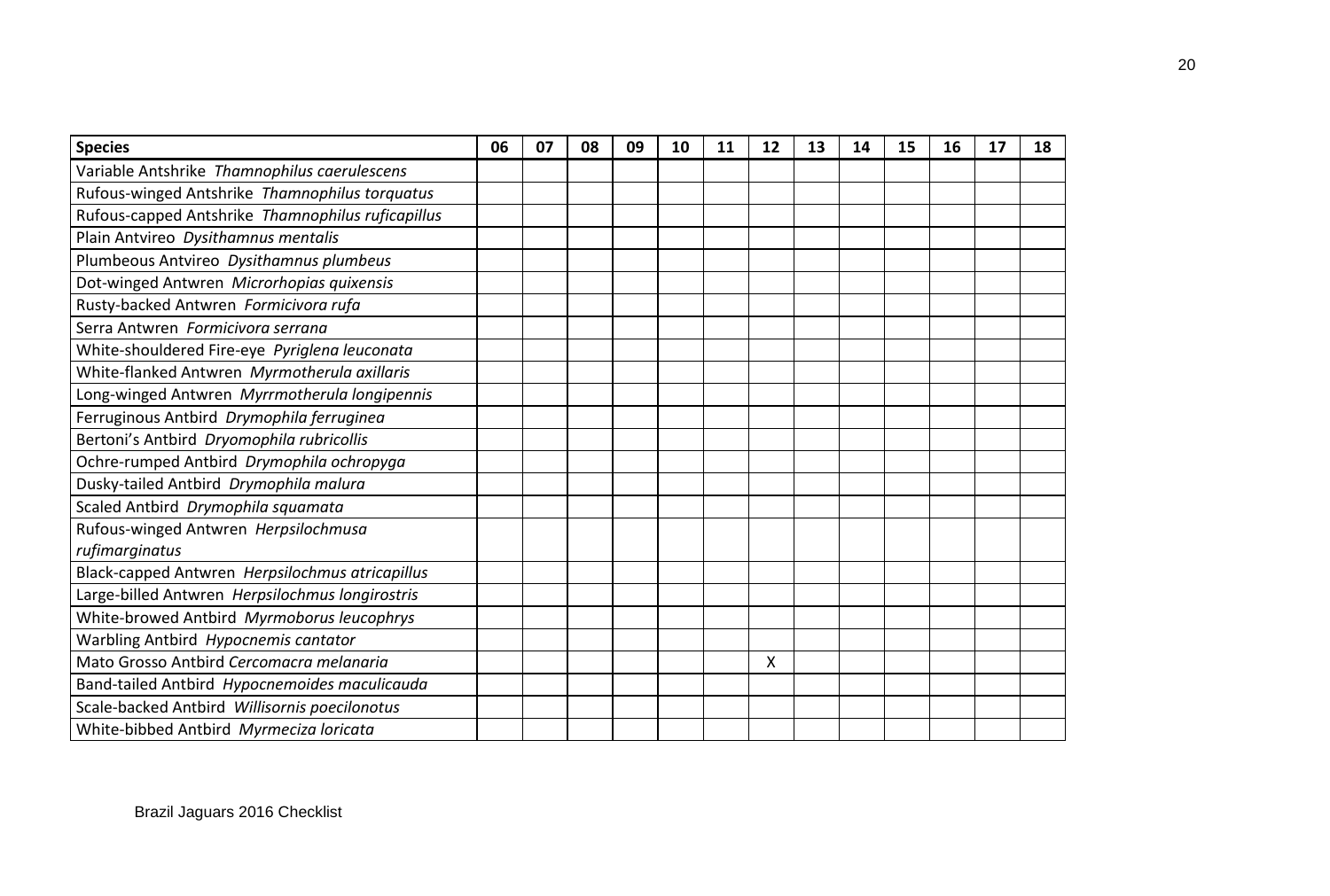| <b>Species</b>                                 | 06 | 07 | 08 | 09 | 10 | 11 | 12 | 13 | 14 | 15 | 16 | 17 | 18 |
|------------------------------------------------|----|----|----|----|----|----|----|----|----|----|----|----|----|
| Black-throated Antbird Myrmeciza atrothorax    |    |    |    |    |    |    |    |    |    |    |    |    |    |
| Speckle-breasted Antpitta Hylopezus natterei   |    |    |    |    |    |    |    |    |    |    |    |    |    |
| Black-cheeked Gnateater Conopophaga melanops   |    |    |    |    |    |    |    |    |    |    |    |    |    |
| Rufous Gnateater Conopophaga lineata           |    |    |    |    |    |    |    |    |    |    |    |    |    |
| Collared Crescent-chest Melanopareia torquata  |    |    |    |    |    |    |    |    |    |    |    | X  |    |
| White-breasted Tapaculo Scytalopus indigoticus |    |    |    |    |    |    |    |    |    |    |    |    |    |
| Brasilia Tapaculo Scytalopus novacapatalis     |    |    |    |    |    |    |    |    |    |    |    |    |    |
| Shrike-like Cotinga Laniisoma elegans          |    |    |    |    |    |    |    |    |    |    |    |    |    |
| Swallow-tailed Cotinga Phibalura flavirostris  |    |    |    |    |    |    |    |    |    |    |    |    |    |
| Cinnamon Piha Lipaugus laniodes                |    |    |    |    |    |    |    |    |    |    |    |    |    |
| Green-backed Becard Pachyramphus viridis       |    |    |    |    |    |    |    |    |    |    |    |    |    |
| Cinereous Becard Pachyramphus rufus            |    |    |    |    |    |    |    |    |    |    |    |    |    |
| Chestnut-crowned Becard Pachyramphus castaneus |    |    |    |    |    |    |    |    |    |    |    |    |    |
| White-winged Becard Pachyramphus polychopterus |    |    |    |    |    |    |    |    |    |    |    |    |    |
| Crested Becard Pachyramphus validus            |    |    |    |    |    |    |    |    |    |    |    |    |    |
| Masked Tityra Tityra semifasciata              |    |    |    |    |    |    |    |    |    |    |    |    |    |
| Black-tailed Tityra Tityra cayana              |    |    |    |    |    |    |    |    |    |    |    |    |    |
| Black-crowned Tityra Tityra inquisitor         |    |    |    |    |    |    |    |    |    |    |    |    |    |
| Red-ruffed Fruitcrow Pyroderus scutatus        |    |    |    |    |    |    |    |    |    |    |    |    |    |
| Helmeted Manakin Antilophia galeata            |    |    |    |    |    |    | X  |    |    |    | X  |    |    |
| Swallow-tailed Manakin Chiroxiphia caudata     |    |    |    |    |    |    |    |    |    |    |    |    |    |
| Pin-tailed Manakin Ilicura militaris           |    |    |    |    |    |    |    |    |    |    |    |    |    |
| White-bearded Manakin Manacus manacus          |    |    |    |    |    |    |    |    |    |    |    |    |    |
| Greenish Mourner Schiffornis virescens         |    |    |    |    |    |    |    |    |    |    |    |    |    |
| Pale-bellied Mannikin Neopelma pallescens      |    |    |    |    |    |    |    |    |    |    |    |    |    |
| Gray Monjita Xolmis cinerea                    |    |    |    |    |    |    |    |    |    | X  | Χ  | Χ  |    |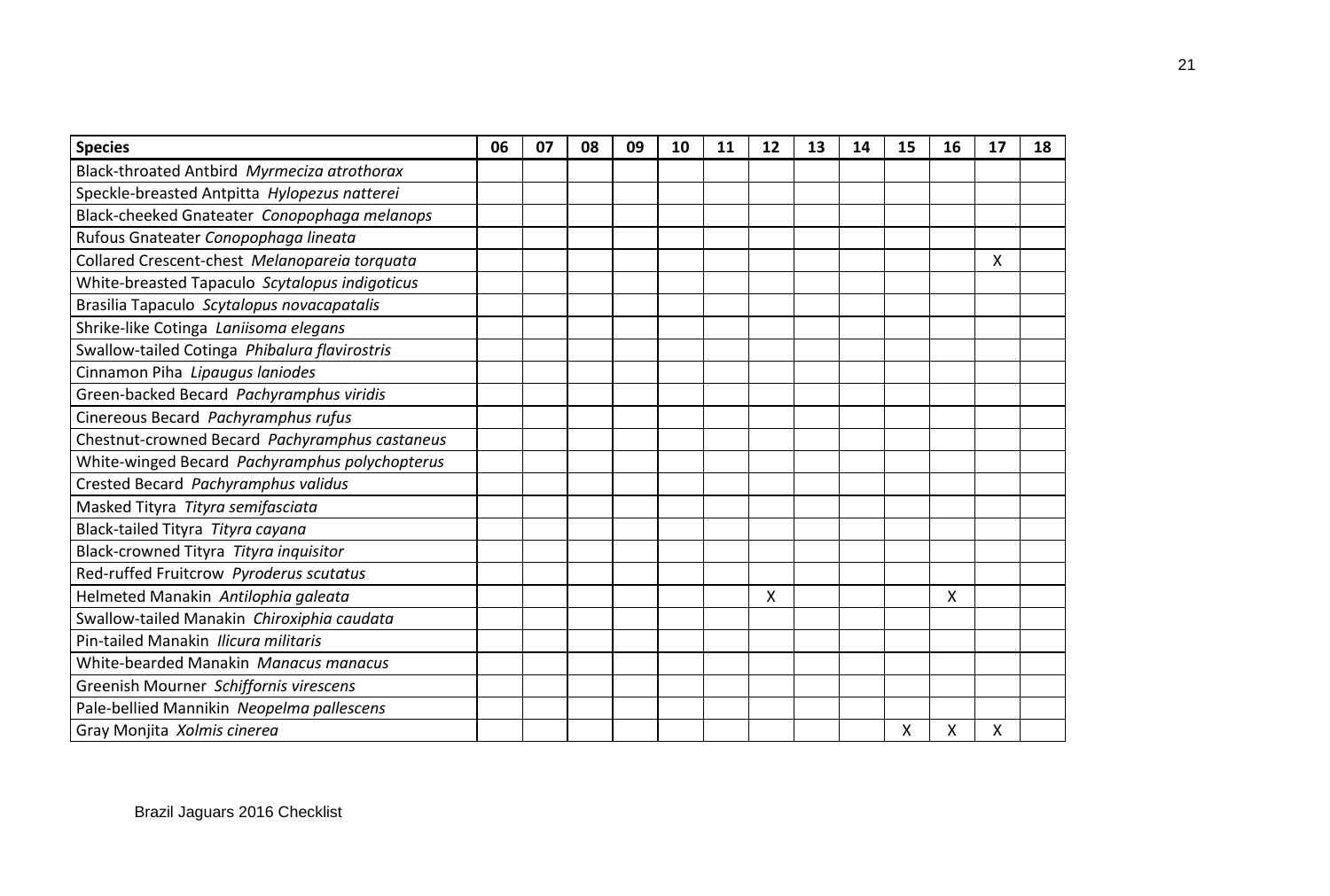| <b>Species</b>                                      | 06 | 07 | 08 | 09 | 10 | 11 | 12 | 13           | 14           | 15 | 16 | 17 | 18 |
|-----------------------------------------------------|----|----|----|----|----|----|----|--------------|--------------|----|----|----|----|
| White-rumped Monjita Xolmis velata                  |    |    |    |    |    |    |    |              |              | X  | X  | X  |    |
| White Monjita Xolmis irupero                        |    |    |    |    |    |    |    |              |              |    |    |    |    |
| Long-tailed Tyrant Colonia colonus                  |    |    |    |    |    |    |    |              |              |    |    |    |    |
| Streamer-tailed Tyrant Gubernetes yetapa            |    |    |    |    |    |    |    |              |              |    | Χ  | Χ  |    |
| Cock-tailed Tyrant Alecturus yetapa                 |    |    |    |    |    |    |    |              |              |    | Χ  | X  |    |
| Black-backed Water-Tyrant Fluvicola albiventer      |    | X  | X  | Χ  |    |    |    |              |              |    |    |    |    |
| Masked Water-Tyrant Fluvicola nengeta               |    |    |    |    |    |    |    |              |              |    |    |    |    |
| White-headed Marsh-Tyrant Arundinicola leucocephala | X  |    |    |    |    |    |    |              |              |    | Χ  |    |    |
| Shear-tailed Gray-Tyrant Muscipipra vetula          |    |    |    |    |    |    |    |              |              |    |    |    |    |
| Vermilion Flycatcher Pyrocephalus rubinos           | Χ  |    |    |    |    |    |    |              |              |    |    |    |    |
| Crested Black-Tyrant Knipolegus lophotes            |    |    |    |    |    |    |    |              |              |    |    |    |    |
| Velvety Black-Tyrant Knipolegus nigerrimus          |    |    |    |    |    |    |    |              |              |    |    |    |    |
| Blue-billed Black-Tyrant Knipolegus cyanirostris    |    |    |    |    |    |    |    |              |              |    |    |    |    |
| Yellow-browed Tyrant Satrapa icterophrys            |    |    |    |    |    |    |    |              |              |    |    |    |    |
| Cattle Tyrant Machetornis rixosus                   |    | X  | Χ  | X  | X  | Χ  | X  | X            | $\mathsf{X}$ |    | X  | Χ  |    |
| Sirystes Sirystes sibilator                         |    |    |    |    |    |    |    |              |              |    |    |    |    |
| Fork-tailed Flycatcher Tyrannus savana              |    | X  | X  |    |    |    |    | $\mathsf{X}$ |              | X  | X  |    |    |
| Tropical Kingbird Tyrannus melancholicus            | X  | Χ  | X  | x  | X  | Χ  | X  | X            | X            |    | Χ  |    |    |
| White-throated Kingbird Tyrannus albogularis        |    |    |    |    |    |    |    |              |              |    | Χ  |    |    |
| Sulphury Flycatcher Tyrannopsis sulphurea           |    |    |    |    |    |    |    |              |              |    |    |    |    |
| Variegated Flycatcher Empidonomus varius            |    |    |    |    |    |    |    |              |              |    |    |    |    |
| Crowned Slaty Flyc. Griseotyrannus                  |    |    |    |    |    |    |    |              |              |    |    |    |    |
| <i>aurantioatrocristatus</i>                        |    |    |    |    |    |    |    |              |              |    |    |    |    |
| Streaked Flycatcher Myiodynastes maculatus          |    |    |    |    | X  |    |    | X            |              |    |    |    |    |
| Boat-billed Flycatcher Megarynchus pitangua         |    |    |    |    |    |    |    |              |              |    |    |    |    |
| Rusty-margined Flycatcher Myiozetetes cayanensis    |    |    |    | Χ  | X  |    |    |              |              |    |    |    |    |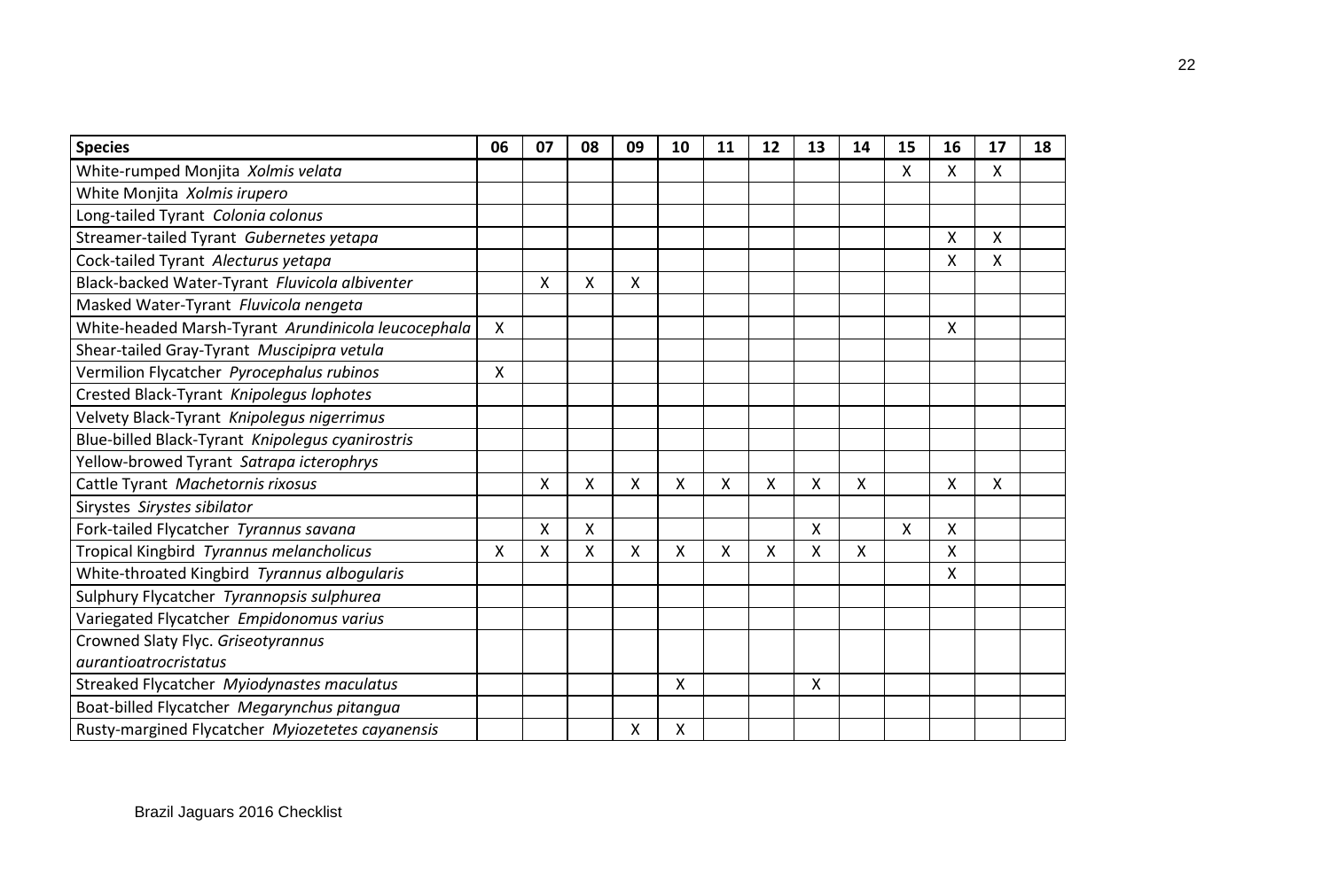| <b>Species</b>                                      | 06 | 07 | 08 | 09 | 10 | 11 | 12 | 13 | 14 | 15 | 16 | 17 | 18 |
|-----------------------------------------------------|----|----|----|----|----|----|----|----|----|----|----|----|----|
| Social Flycatcher Myiozetetes similis               |    |    |    |    |    |    |    |    |    |    |    |    |    |
| Piratic Flycatcher Legatus leucophaius              |    |    |    |    |    |    | X  |    |    |    |    |    |    |
| Great Kiskadee Pitangus sulphuratus                 | Χ  | Χ  | X  | X  | X  | Χ  | X  | X  | Χ  | X  | Χ  | X  |    |
| Lesser Kiskadee Philohydor lictor                   |    | X  | X  | X  |    |    |    | X  |    |    |    |    |    |
| Gray-hooded Attila Attila rufus                     |    |    |    |    |    |    |    |    |    |    |    |    |    |
| White-eyed (Dull-capped) Attila Attila bolivianus   |    |    |    |    |    |    | X  |    | X  |    |    |    |    |
| Rufous Casiornis Casiornis rufa                     |    |    |    |    |    |    |    | Χ  |    |    |    |    |    |
| Euler's Flycatcher Lathrotriccus euleri             |    |    |    |    |    |    |    |    |    |    |    |    |    |
| Fuscous Flycatcher Cnemotriccus fuscatus            |    |    | X  |    |    |    |    |    |    |    |    |    |    |
| Ruddy-tailed Flycatcher Myiobius fasciatus          |    |    |    |    |    |    |    |    |    |    |    |    |    |
| Sulphur-rumped Flycatcher Myiobius barbatus         |    |    |    |    |    |    |    |    |    |    |    |    |    |
| Bran-colored Flycatcher Myiophobus fasciatus        |    |    |    |    |    |    |    |    |    |    |    |    |    |
| Cliff Flycatcher Hirundinea ferruginea              |    |    |    |    |    |    |    |    |    |    |    |    |    |
| Short-crested Flycatcher Myiarchus ferox            |    |    |    |    |    |    | X  | X  |    |    | X  |    |    |
| Brown-crested Flycatcher Myiarchus tyrannulus       |    |    |    |    |    |    |    | x  |    |    |    |    |    |
| Swainson's Flycatcher Myiarchus swainsoni           |    |    |    |    |    |    |    |    |    |    |    |    |    |
| Tropical Pewee Contopus cinereus                    |    |    |    |    |    |    |    |    |    |    |    |    |    |
| White-throated Spadebill Platyrinchus mystaceus     |    |    |    |    |    |    |    |    |    |    |    |    |    |
| Yellow-olive Flatbill Tolmomyias sulphurescens      |    |    |    |    |    |    |    |    |    |    |    |    |    |
| Common Tody-Flycatcher Todirostrum cinereum         |    |    | X  | X  |    |    |    |    |    |    |    |    |    |
| Gray-headed Tody Flycatcher T. poliocephalum        |    |    |    |    |    |    |    |    |    |    |    |    |    |
| Ochre-faced Tody-Flycatcher T. plumbeiceps          |    |    |    |    |    |    |    |    |    |    |    |    |    |
| Rusty-fronted Tody-Flycatcher T. latirostre         |    |    |    |    |    |    |    |    |    |    |    |    |    |
| Stripe-necked Tody-Tyrant Hemitriccus striaticollis |    |    |    |    |    |    |    |    |    |    |    |    |    |
| Hangnest Tody-Tyrant Hemitriccus nidipendulus       |    |    |    |    |    |    |    |    |    |    |    |    |    |
| Pearly-vented Tody-Flycatcher H. margaritaceiventer |    |    |    |    |    |    |    |    |    |    |    |    |    |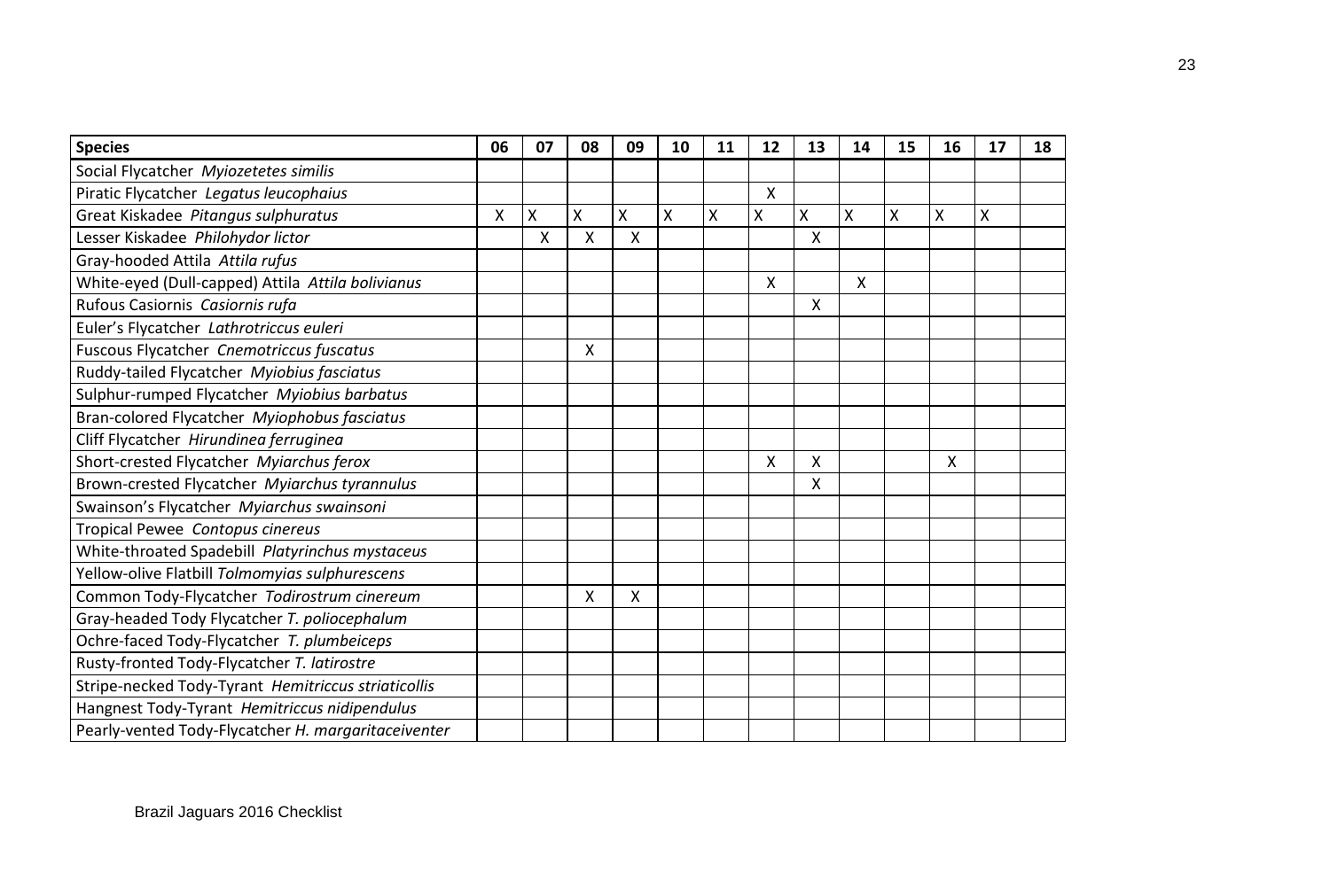| <b>Species</b>                                    | 06 | 07 | 08 | 09 | 10 | 11 | 12 | 13 | 14 | 15 | 16 | 17 | 18 |
|---------------------------------------------------|----|----|----|----|----|----|----|----|----|----|----|----|----|
| Drab-breasted Bamboo-Tyrant Hemitriccus diops     |    |    |    |    |    |    |    |    |    |    |    |    |    |
| Rufous-sided Pygmy-T. Euscarthmus rufomarginatus  |    |    |    |    |    |    |    |    |    |    |    |    |    |
| Sharp-tailed Tyrant Culicivora caudacuta          |    |    |    |    |    |    |    |    |    |    |    |    |    |
| Southern Bristle-Tyrant Phylloscartes eximius     |    |    |    |    |    |    |    |    |    |    |    |    |    |
| Mottle-cheeked Tyrannulet Phylloscartes ventralis |    |    |    |    |    |    |    |    |    |    |    |    |    |
| Yellow Tyrannulet Capsiempis flaveola             |    |    |    |    |    |    |    |    |    |    |    |    |    |
| Bearded Tachuri Polystictus caudatus              |    |    |    |    |    |    |    |    |    |    |    |    |    |
| Gray-backed Tachuri Polystictus superciliaris     |    |    |    |    |    |    |    |    |    |    |    |    |    |
| White-crested Tyrannulet Serpophaga subcristata   |    |    |    |    |    |    |    |    |    |    |    |    |    |
| Sooty Tyrannulet Serpophaga nigricans             |    |    |    |    |    |    |    |    |    |    |    |    |    |
| Yellow-bellied Elaenia Elaenia flavogaster        |    |    |    |    |    |    |    |    |    |    |    |    |    |
| Small-billed Elaenia Elaenia parvirostris         |    |    |    |    |    |    |    |    |    |    |    |    |    |
| Olivaceous Elaenia Elaenia mesoleuca              |    |    |    |    |    |    |    |    |    |    |    |    |    |
| Plain-crested Elaenia Elgenia cristata            |    |    |    |    |    |    |    |    |    |    |    |    |    |
| Highland Elaenia Elaenia obscura                  |    |    |    |    |    |    |    |    |    |    |    |    |    |
| White-crested Elaenia Elaenia albiceps            |    |    |    |    |    |    |    |    |    |    |    |    |    |
| Lesser Elaenia Elaenia chiriquensis               |    |    |    |    |    |    |    |    |    |    |    |    |    |
| Greenish Elaenia Myiopagis viridicata             |    |    |    |    |    |    |    |    |    |    |    |    |    |
| Gray Elaenia Myiopagis caniceps                   |    |    |    |    |    |    |    |    |    |    |    |    |    |
| Chaco Suriri Suiriri suiriri                      |    |    |    |    |    |    |    |    |    |    |    |    |    |
| Chapada Flycatcher Suiriri islerorum              |    |    |    |    |    |    |    |    |    |    |    |    |    |
| Southern Scrub-Flycatcher Sublegatus modestus     |    |    |    |    |    |    |    |    |    |    |    |    |    |
| Mouse-colored Tyrannulet Phaeomyias murina        |    |    |    |    |    |    |    |    |    |    |    |    |    |
| S. Beardless-Tyrannulet Camptostoma obsoletum     |    |    |    |    |    |    |    |    |    |    |    |    |    |
| Planalto Tyrannulet Phyllomyias fasciatus         |    |    |    |    |    |    |    |    |    |    |    |    |    |
| Sepia-capped Flycatcher Leptopogon amaurocephalus |    |    |    |    |    |    |    |    |    |    |    |    |    |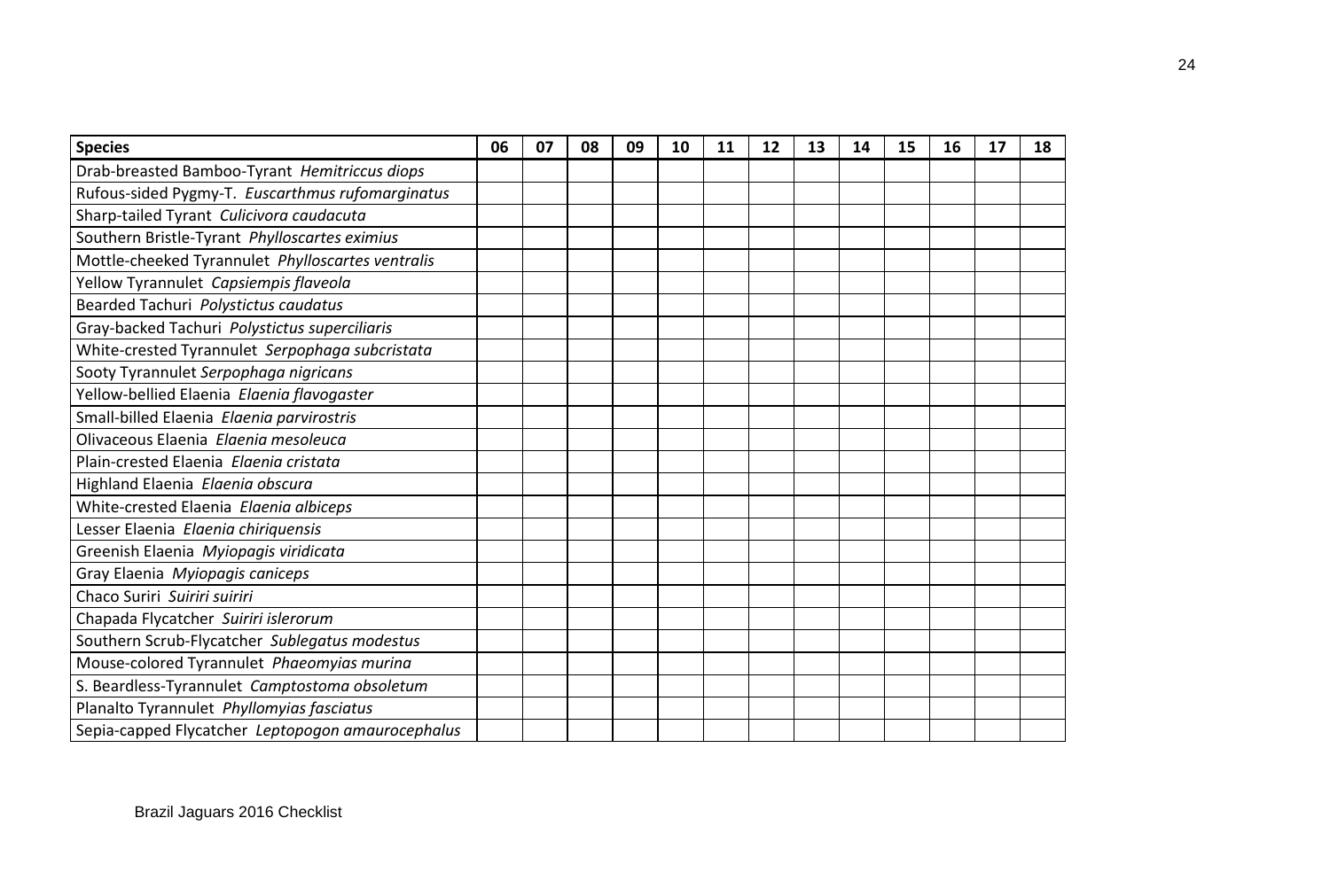| <b>Species</b>                                    | 06 | 07 | 08 | 09 | 10 | 11 | 12 | 13 | 14 | 15 | 16 | 17 | 18 |
|---------------------------------------------------|----|----|----|----|----|----|----|----|----|----|----|----|----|
| Gray-hooded Flycatcher Mionectes rufiventris      |    |    |    |    |    |    |    |    |    |    |    |    |    |
| Southern Antpipit Corythrops delandi              |    |    |    |    |    |    |    |    |    |    |    |    |    |
| White-naped Xenopsaris Xenopsaris albinucha       |    |    |    |    |    |    | X  |    |    |    |    |    |    |
| Blue & White Swallow Notiochelidon cyanaleuca     |    |    |    |    |    |    |    |    |    |    |    |    |    |
| White-winged Swallow Tachycineta albiventer       | X  | X  | X  | X  | X  |    |    |    |    |    |    |    |    |
| White-rumped Swallow Tachycineta leucorrhoa       |    |    |    |    |    |    |    |    |    |    | X  | X  |    |
| Brown-chested Martin Progne tapera                | Χ  | X  | X  | X  | X  |    |    |    |    |    |    |    |    |
| Gray-breasted Martin Progne chalybea              |    | Χ  |    | X  | x  | Χ  | Χ  | Χ  |    |    |    |    |    |
| Tawny-headed Swallow Alopochelidon fucata         |    |    |    |    |    |    |    |    |    |    |    |    |    |
| S. Rough-winged Swallow Stelgidopteryx ruficollis |    | X  | X. | X  | X  | x  | X  |    |    | X  | X  | X  |    |
| Barn Swallow Hirundo rustica                      |    |    |    |    |    |    |    |    |    |    |    |    |    |
| Cliff Swallow Pygochelidon cyanoleuca             |    |    |    |    |    |    |    |    |    |    |    |    |    |
| Purplish Jay Cyanocorax cyanomelas                |    | X  | X  | Χ  | X  | X  | X  | X  | X  |    |    |    |    |
| Curl-crested Jay Cyanocorax cristatellus          |    |    |    |    |    |    |    |    |    | X  | X  | X  | x  |
| Plush-crested Jay Cyanocorax chrysops             |    |    |    |    |    |    |    |    |    |    |    |    |    |
| Black-capped Donacobius Donacobius atricapillus   |    |    |    | X  | X  | Χ  |    | X  |    |    |    |    |    |
| Thrush-like Wren Campylorynchus turdinus          | X  |    |    |    | X  |    |    |    |    |    |    |    |    |
| Grass (Sedge) Wren Cistothorus platensis          |    |    |    |    |    |    |    |    |    |    |    |    |    |
| Moustached Wren Thryothorus genibarbis            |    | н  |    |    |    |    |    | Н  |    |    |    |    |    |
| Fawn-breasted Wren Thryothorus guarayanus         |    |    |    |    |    |    |    |    |    |    |    |    |    |
| House Wren Troglodytes aedon                      |    |    |    |    |    |    |    |    |    |    |    |    |    |
| Chalk-browed Mockingbird Mimus saturninus         |    |    |    |    |    |    |    | X  |    |    | X  | X  |    |
| Yellow-legged Thrush Platycichla flavipes         |    |    |    |    |    |    |    |    |    |    |    |    |    |
| Eastern Slaty Thrush Turdus subalaris             |    |    |    |    |    |    |    |    |    |    |    |    |    |
| Rufous-bellied Thrush Turdus rufiventris          |    |    |    |    |    |    |    |    |    |    |    |    |    |
| Pale-breasted Thrush Turdus leucomelas            |    | X  |    |    |    |    | X  | X  |    |    |    |    |    |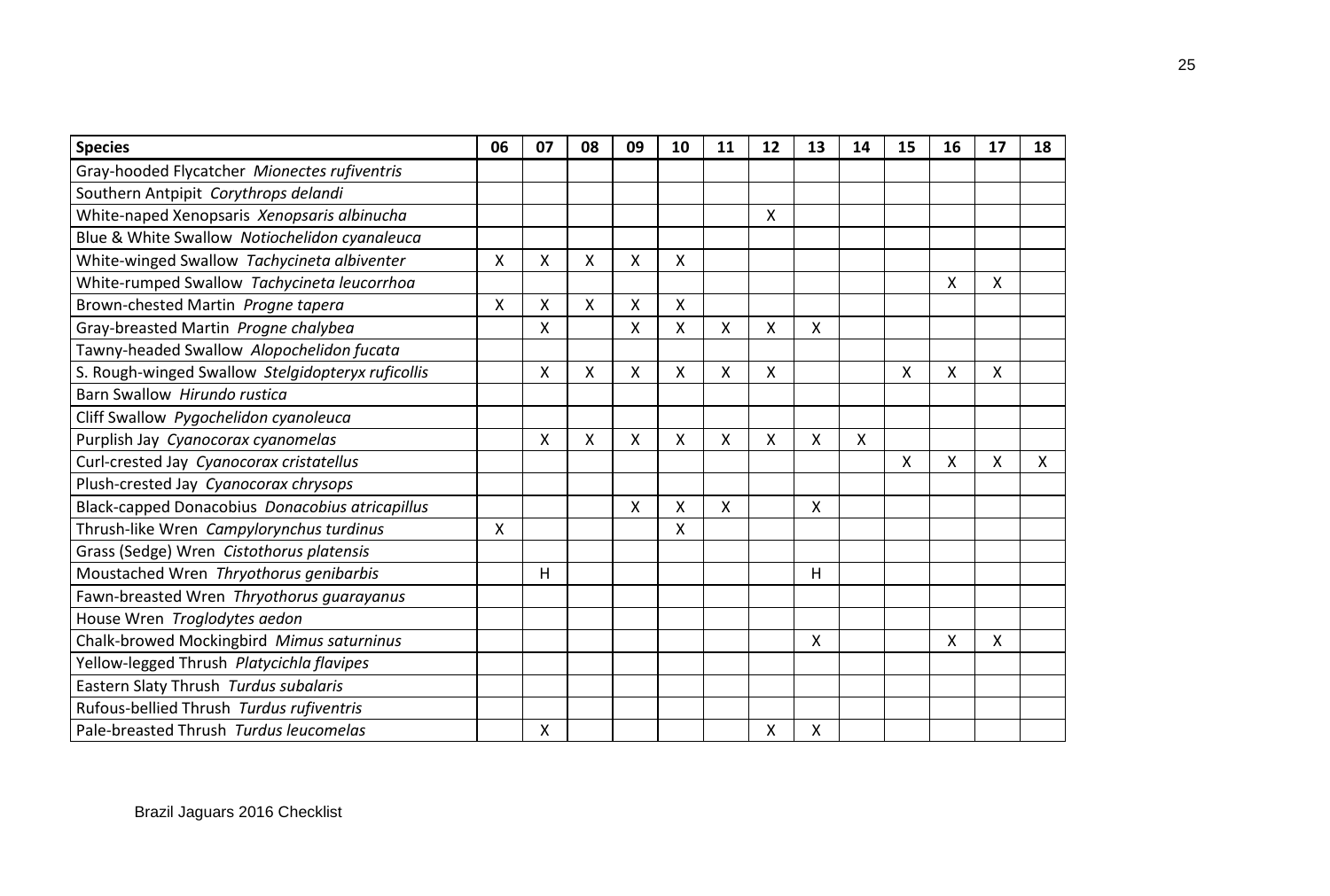| <b>Species</b>                                   | 06 | 07 | 08 | 09 | 10 | 11 | 12              | 13 | 14 | 15 | 16 | 17 | 18 |
|--------------------------------------------------|----|----|----|----|----|----|-----------------|----|----|----|----|----|----|
| Creamy-bellied Thrush Turdus amaurochalinus      |    |    |    |    |    |    |                 |    |    |    |    |    |    |
| White-necked Thrush Turdus albicollis            |    |    |    |    |    |    |                 |    |    |    |    |    |    |
| Long-billed Gnatwren Ramphoccaenus melanurus     |    |    |    |    |    |    |                 |    |    |    |    |    |    |
| Tropical Gnatcatcher Polioptila plumbea          |    |    |    |    |    |    |                 |    |    |    |    |    |    |
| Masked Gnatcatcher Polioptila dumicola           |    |    |    |    |    |    |                 |    |    |    |    |    |    |
| Rufous-browed Pepper-Shrike Cyclarhis gujanensis |    |    |    |    |    |    |                 |    |    |    |    |    |    |
| Red-eyed Vireo Vireo olivaceus                   |    |    |    |    |    |    |                 |    |    |    |    |    |    |
| Chivi Vireo Vireo chivi                          |    |    |    |    |    |    |                 |    |    |    |    |    |    |
| Rufous-crowned Greenlet Hylophilus poicilotis    |    |    |    |    |    |    |                 |    |    |    |    |    |    |
| Ashy-headed Greenlet Hemitriccus pectoralis      |    |    |    |    |    |    |                 |    |    |    |    |    |    |
| Grey-eyed Greenlet Hylophilus amaurocephalus     |    |    |    |    |    |    |                 |    |    |    |    |    |    |
| Hellmayr's Pipit Anthus hellmayri                |    |    |    |    |    |    |                 |    |    |    |    |    |    |
| Yellowish Pipit Anthus lutescens                 |    |    |    |    |    |    |                 |    |    |    |    |    |    |
| Ochre-breasted Pipit Anthus natteri              |    |    |    |    |    |    |                 |    |    |    |    |    |    |
| Shiny Cowbird Molothrus bonariensis              |    |    |    |    |    | Χ  |                 |    |    |    |    |    |    |
| Bay-winged Cowbird Molothrus badius              |    | X  | Χ  | X  | X  | X  | $\mathsf{\chi}$ | Χ  |    |    | Χ  |    |    |
| Giant Cowbird Scaphidura oryzivora               |    |    |    | X  | X  | x  | X               | Χ  | X  |    |    |    |    |
| Crested Oropendola Psarocolius decumanus         |    | Χ  |    |    |    |    |                 |    |    |    |    |    |    |
| Para Oropendola Psarocolius bifasciatus          |    |    |    |    |    |    |                 |    |    |    |    |    |    |
| Yellow-rumped Cacique Cacicus cela               |    | X  | X  | X  | X  | X  | X               | X  | X  |    |    |    |    |
| Red-rumped Cacique Cacicus haemorrhous           |    |    |    |    |    |    |                 |    |    |    |    |    |    |
| Golden-winged Cacique Cacicus chrysopterus       |    |    |    |    |    |    |                 |    |    |    |    |    |    |
| Solitary Black Cacique Cacicus solitarius        |    | Χ  | X  | Χ  | Χ  | Χ  |                 | Χ  |    |    |    |    |    |
| Chopi Blackbird Gnorimopsar chopi                |    |    |    |    |    |    |                 |    |    | Χ  | Χ  | X  | X  |
| Chestnut-capped Blackbird Agelaius ruficapillus  |    |    |    |    |    |    |                 |    |    |    |    |    |    |
| Unicolored Blackbird Agelaius cyanopus           | X  | Χ  | Χ  | Χ  | X  | Χ  | Χ               | Χ  |    |    |    |    |    |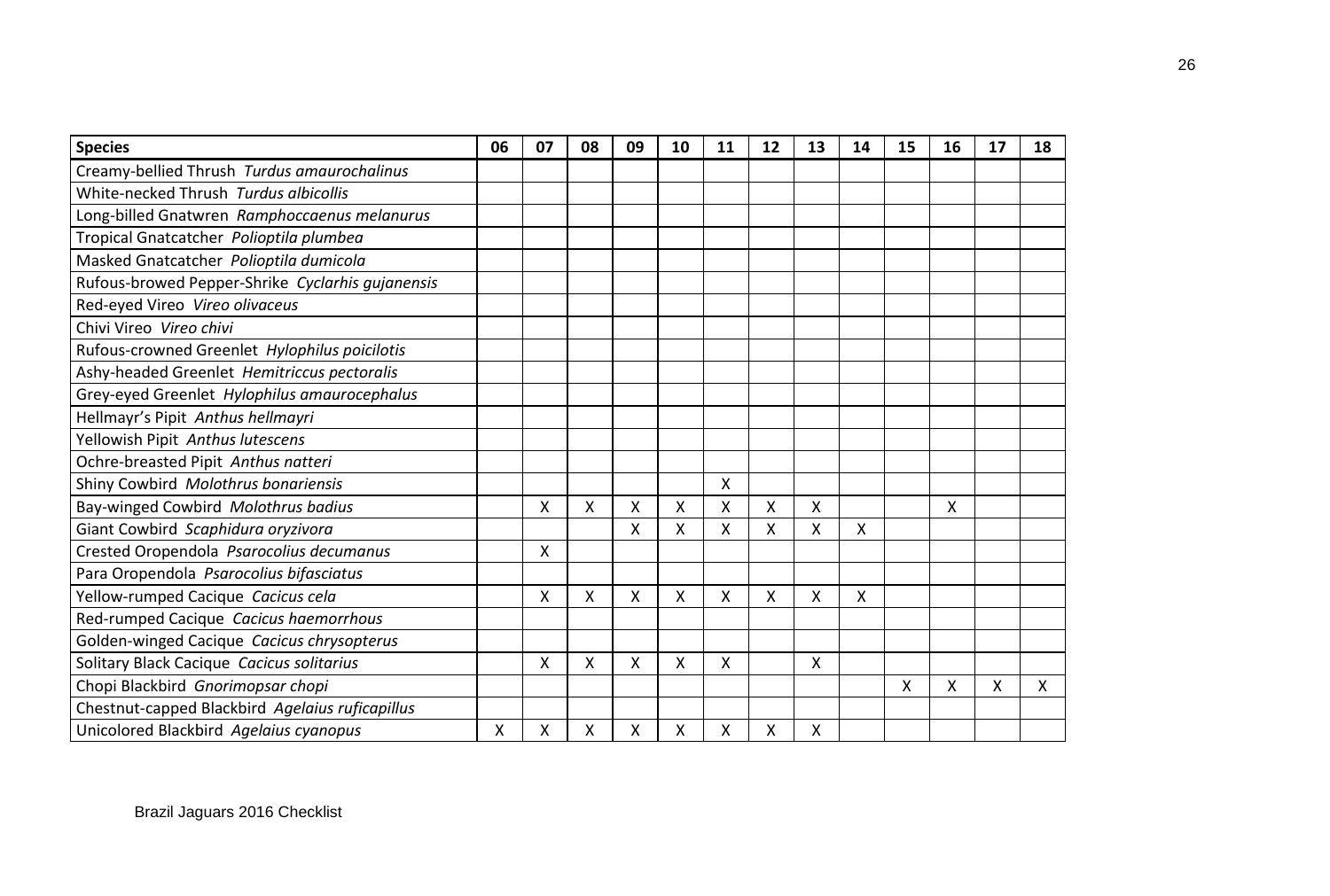| <b>Species</b>                                     | 06 | 07 | 08 | 09 | 10 | 11 | 12 | 13 | 14 | 15 | 16 | 17 | 18 |
|----------------------------------------------------|----|----|----|----|----|----|----|----|----|----|----|----|----|
| Scarlet-headed Blackbird Amblyramphus holosericeus |    |    |    |    |    |    |    |    |    |    |    |    |    |
| Epaulet Oriole Icterus cayanensis                  |    |    |    |    |    |    |    | X  |    |    |    |    |    |
| Orange-backed Troupial Icterus croconotus          |    | X  | X  | Χ  | X  | X  |    | Χ  |    |    |    |    |    |
| White-browed Blackbird Leistes superciliaris       |    |    |    |    |    |    |    |    |    | X  |    | X  |    |
| Yellow-rumped Marshbird Pseudoleistes guirahuro    |    |    |    |    |    |    |    |    |    |    | Χ  | X  |    |
| Tropical Parula Parula pitiayumi                   |    |    |    |    |    |    |    |    |    |    |    |    |    |
| Masked Yellowthroat Geothlypis aequinoctialis      |    |    |    |    |    |    |    |    |    |    |    |    |    |
| Flavescent Warbler Basilleuturus flaveolus         |    |    |    |    |    |    |    |    |    |    |    |    |    |
| Golden-crowned Warbler Basileuterus culicivorus    |    |    |    |    |    |    |    |    |    |    |    |    |    |
| White-bellied Warbler Basileuterus hypoleucus      |    |    |    |    |    |    |    |    |    |    |    |    |    |
| White-rimmed Warbler Basileuterus leucoblepharus   |    |    |    |    |    |    |    |    |    |    |    |    |    |
| White-striped Warbler Basileuterus leucophrys      |    |    |    |    |    |    |    |    |    |    |    |    |    |
| Bananaquit Coereba flaveola                        | X  | н  |    |    |    |    |    |    |    |    |    |    |    |
| Chestnut-vented Conebill Conirostrum speciosum     |    |    |    |    |    |    |    |    |    |    |    |    |    |
| Red-legged Honeycreeper Cyanerpes cyaneus          |    |    |    |    |    |    |    |    |    |    |    |    |    |
| Blue Dacnis Dacnis cayana                          |    |    |    |    |    |    |    |    |    |    |    |    |    |
| Swallow-Tanager Tersina viridis                    |    |    |    |    |    |    |    |    |    |    |    |    |    |
| Fawn-breasted Tanager Pipraeidea melanonota        |    |    |    |    |    |    |    |    |    |    |    |    |    |
| Green-headed Tanager Tangara seledon               |    |    |    |    |    |    |    |    |    |    |    |    |    |
| Gilt-edged Tanager Tangara cyanoventris            |    |    |    |    |    |    |    |    |    |    |    |    |    |
| Brassy-breasted Tanager Tangara desmaresti         |    |    |    |    |    |    |    |    |    |    |    |    |    |
| Blue-necked Tanager Tangara cyanicollis            |    |    |    |    |    |    |    |    |    |    |    |    |    |
| Burnished-buff Tanager Tangara cayana              |    |    |    |    |    |    |    |    |    |    |    |    |    |
| Blue-naped Chlorophonia Chlorophonia cyanea        |    |    |    |    |    |    |    |    |    |    |    |    |    |
| Purple-throated Euphonia Euphonia chlorotica       |    |    |    |    |    |    |    |    |    |    |    |    |    |
| Violaceous Euphonia Euphonia violacea              |    |    |    |    |    |    |    |    |    |    |    |    |    |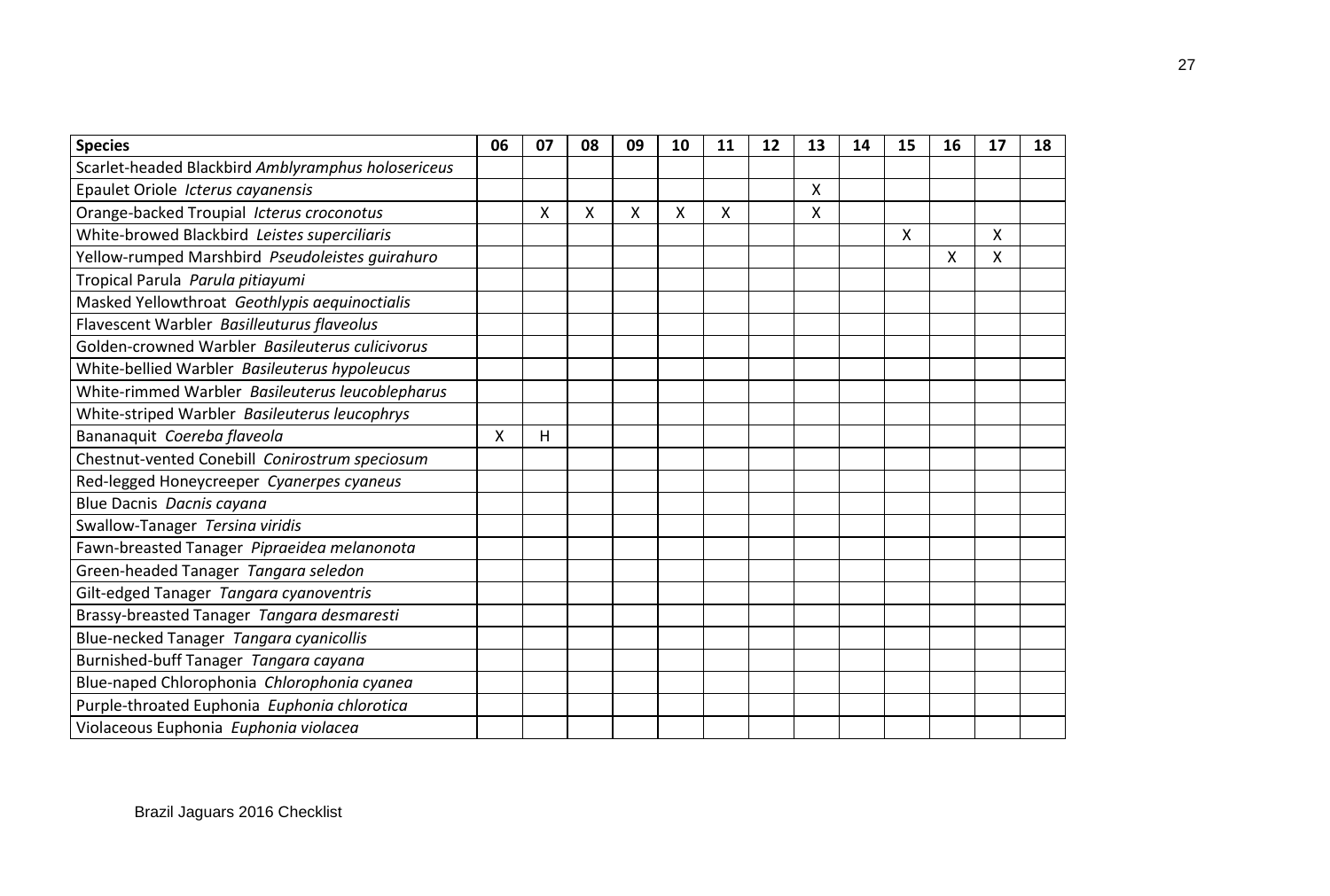| <b>Species</b>                                 | 06 | 07 | 08 | 09 | 10 | 11 | 12 | 13 | 14 | 15 | 16 | 17 | 18 |
|------------------------------------------------|----|----|----|----|----|----|----|----|----|----|----|----|----|
| Sayaca Tanager Thraupis sayaca                 | X  | X  |    |    |    | x  | X  | X. |    |    |    |    |    |
| Azure-shouldered Tanager Thraupis cyanoptera   |    |    |    |    |    |    |    |    |    |    |    |    |    |
| Golden-chevroned Tanager Thraupis ornata       |    |    |    |    |    |    |    |    |    |    |    |    |    |
| Palm Tanager Thraupis palmarum                 |    |    |    |    | X  |    |    |    |    |    |    |    |    |
| Silver-beaked Tanager Ramphocelus carbo        |    | X  | X  | X  |    | x  | X  | X. | X  |    |    |    |    |
| Hepatic Tanager Piranga flava                  |    |    |    |    |    |    |    |    |    |    |    |    |    |
| White-lined Tanager Tachyphonus rufus          |    |    |    |    |    |    |    |    |    |    |    |    |    |
| Ruby-crowned Tanager Tachyphonus coronatus     |    |    |    |    |    |    |    |    |    |    |    |    |    |
| Flame-crested Tanager Tachyphonus cristatus    |    |    |    |    |    |    |    |    |    |    |    |    |    |
| Gray-headed Tanager Eucometis penicillata      |    |    |    |    |    |    | X  | Χ  |    |    |    |    |    |
| Black-goggled Tanager Trichothraupis melanops  |    |    |    |    |    |    |    |    |    |    |    |    |    |
| White-rumped Tanager Cypsnagra hirundinacea    |    |    |    |    |    |    |    |    |    |    |    |    |    |
| Hooded Tanager Nemosia pileata                 |    |    |    |    |    |    |    |    |    |    |    |    |    |
| Rufous-headed Tanager Hemithraupis ruficapilla |    |    |    |    |    |    |    |    |    |    |    |    |    |
| Guira Tanager Hemithraupis guira               |    |    |    |    |    |    |    |    |    |    |    |    |    |
| Yellow-backed Tanager Hemithraupis flavicollis |    |    |    |    |    |    |    |    |    |    |    |    |    |
| Orange-headed Tanager Thlyposis sordida        |    |    |    |    |    |    |    |    |    |    |    |    |    |
| Shrike-likeTanager Neothraupis fasciata        |    |    |    |    |    |    |    |    |    |    |    |    |    |
| Cone-billed Tanager Conothraupis mesoleucus    |    |    |    |    |    |    |    |    |    |    | н  |    |    |
| Cinnamon Tanager Schistochlamys ruficapillus   |    |    |    |    |    |    |    |    |    |    |    |    |    |
| Magpie Tanager Cissopis leveriana              |    |    |    |    |    |    |    |    |    |    |    |    |    |
| Yellow-Green Grosbeak Carythraustes canadensis |    |    |    |    |    |    |    |    |    |    |    |    |    |
| Black-throated Grosbeak Pitylus fuliginosus    |    |    |    |    |    |    |    |    |    |    |    |    |    |
| Buff-throated Saltator Saltator maximus        |    |    |    |    |    |    |    |    |    |    |    |    |    |
| Grayish Saltator Saltator coerulescens         |    | X  |    | X  | X  | X  |    |    |    |    |    |    |    |
| Green-winged Saltator Saltator similis         |    |    |    |    |    |    |    |    |    |    |    |    |    |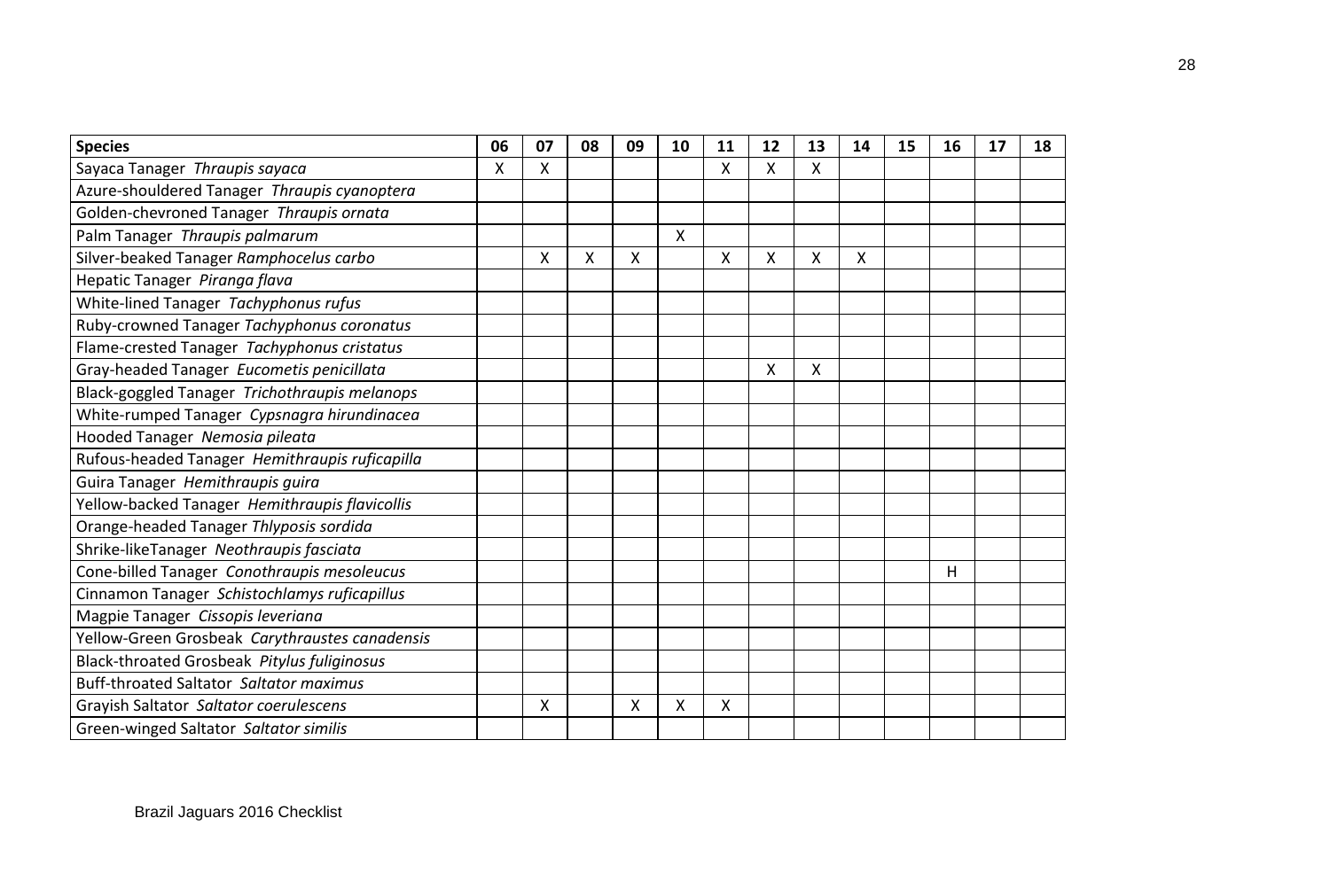| <b>Species</b>                                     | 06 | 07 | 08 | 09 | 10 | 11 | 12                        | 13 | 14 | 15 | 16 | 17 | 18 |
|----------------------------------------------------|----|----|----|----|----|----|---------------------------|----|----|----|----|----|----|
| <b>Black-throated Saltator Saltator atricollis</b> |    |    |    |    |    |    |                           |    |    |    | x  | X  |    |
| Ultramarine Grosbeak Cyanocompsa brissonii         |    |    |    |    |    |    |                           |    |    |    |    |    |    |
| Blue Finch Porphyrospiza caerulescens              |    |    |    |    |    |    |                           |    |    |    |    |    |    |
| Blue-black Grassquit Volatinia jacarina            |    |    |    |    | X  |    |                           |    |    | X  | Χ  | Χ  | X  |
| Sooty Grassquit Tiaris fuliginosa                  |    |    |    |    |    |    |                           |    |    |    |    |    |    |
| Red-crested Cardinal Parogria coronata             |    | X  |    |    |    |    | $\boldsymbol{\mathsf{X}}$ | X  |    |    |    |    |    |
| Yellow-billed Cardinal Paroaria capitata           | X  | X  | X  | Χ  | X  | Χ  | X                         | Χ  | Χ  |    |    |    |    |
| Great-billed Seed-Finch Oryzoborus maximiliani     |    |    |    |    |    |    |                           |    |    |    |    |    |    |
| Lesser Seed-Finch Oryzoborus angolensis            |    |    |    |    |    |    |                           |    |    |    |    |    |    |
| Plumbeous Seedeater Sporophila plumbea             |    |    |    |    |    |    |                           |    |    |    |    | X  |    |
| Rusty-collared Seedeater Sporophila collaris       |    |    |    |    |    |    |                           |    |    |    |    |    |    |
| Lined Seedeater Sporophila lineola                 |    |    |    |    |    |    |                           |    |    |    |    |    |    |
| Yellow-bellied Seedeater Sporophila nigricollis    |    |    |    |    |    |    |                           |    |    |    |    |    |    |
| Double-collared Seedeater Sporophilia caerulescens |    |    |    |    |    |    |                           |    |    |    |    |    |    |
| White-bellied Seedeater Sporophila leucoptera      |    |    |    |    |    |    |                           |    |    |    |    |    |    |
| Capped Seedeater Sporophila bouvreuil              |    |    |    |    |    |    |                           |    |    |    |    |    |    |
| Marsh Seedeater Sporophila palustris               |    |    |    |    |    |    |                           |    |    |    |    |    |    |
| Chestnut Seedeater Sporophila castanea             |    |    |    |    |    |    |                           |    |    |    |    |    |    |
| Black-bellied Seedeater Sporophila melanogaster    |    |    |    |    |    |    |                           |    |    |    |    |    |    |
| Rufous-rumped Seedeater Sporophila hypochroma      |    |    |    |    |    |    |                           |    |    |    |    |    |    |
| Uniform Finch Haplospiza unicolor                  |    |    |    |    |    |    |                           |    |    |    |    |    |    |
| Coal-crested Finch Charitospiza eucosoma           |    |    |    |    |    |    |                           |    |    |    |    |    |    |
| Stripe-tailed Yellow-Finch Sicalis citrina         |    |    |    |    |    |    |                           |    |    |    |    |    |    |
| Grassland Yellow-Finch Sicalis luteola             |    |    |    |    |    |    |                           |    |    |    |    |    |    |
| Saffron Finch Sicalis flaveola                     |    |    |    |    |    |    |                           |    |    |    |    |    |    |
| Pileated Finch Coryphospingus pileatus             |    |    |    |    |    |    |                           |    |    |    |    |    |    |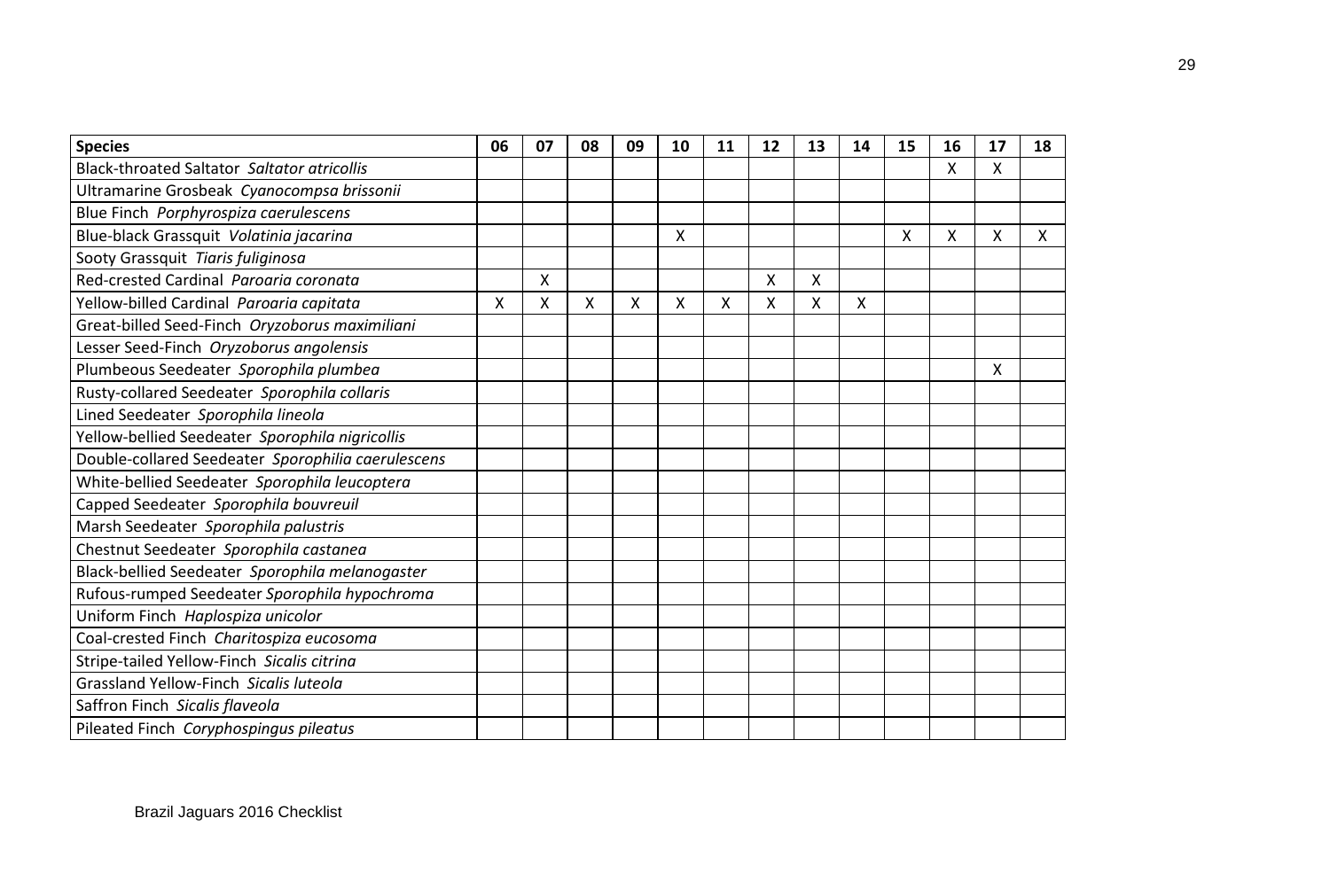| <b>Species</b>                                  | 06 | 07 | 08 | 09 | 10 | 11 | 12 | 13 | 14 | 15 | 16 |   | 18 |
|-------------------------------------------------|----|----|----|----|----|----|----|----|----|----|----|---|----|
| Red-crested Finch Coryphospingus cucullatus     |    |    |    |    |    |    |    |    |    |    |    |   |    |
| Pectoral Sparrow Arremon taciturnus             |    |    |    |    |    |    |    |    |    |    |    |   |    |
| Saffron-billed Sparrow Arremon flavirostris     |    | x  | x  | x  | x  |    | x  | x  |    | x  | x  | X |    |
| Grassland Sparrow Ammodramus humeralis          |    |    |    |    |    |    |    |    |    |    |    |   |    |
| Rufous-collared Sparrow Zonotrichia capensis    |    |    |    |    |    |    |    |    |    |    |    |   |    |
| Wedge-tailed Grass-Finch Emberizoides herbicola |    |    |    |    |    |    |    |    |    |    |    | x |    |
| Lesser Grass-Finch Emberizoides ypiranga        |    |    |    |    |    |    |    |    |    |    |    |   |    |
| Black-masked Finch Coryphaspiza melanotis       |    |    |    |    |    |    |    |    |    |    |    |   |    |
| Long-tailed Reed-Finch Donacospiza albifrons    |    |    |    |    |    |    |    |    |    |    |    |   |    |
| Cinereous Warbling-Finch Poospiza cinerea       |    |    |    |    |    |    |    |    |    |    |    |   |    |
| Great Pampa-Finch Embernagra platensis          |    |    |    |    |    |    |    |    |    |    |    |   |    |
| Buff-throated Pampa-Finch Embernagra longicauda |    |    |    |    |    |    |    |    |    |    |    |   |    |
| Hooded Siskin Carduelis magellanicus            |    |    |    |    |    |    |    |    |    |    |    |   |    |
| House Sparrow Passer domesticus                 |    | x  | χ  | χ  |    | x  | х  | χ  |    |    |    |   |    |